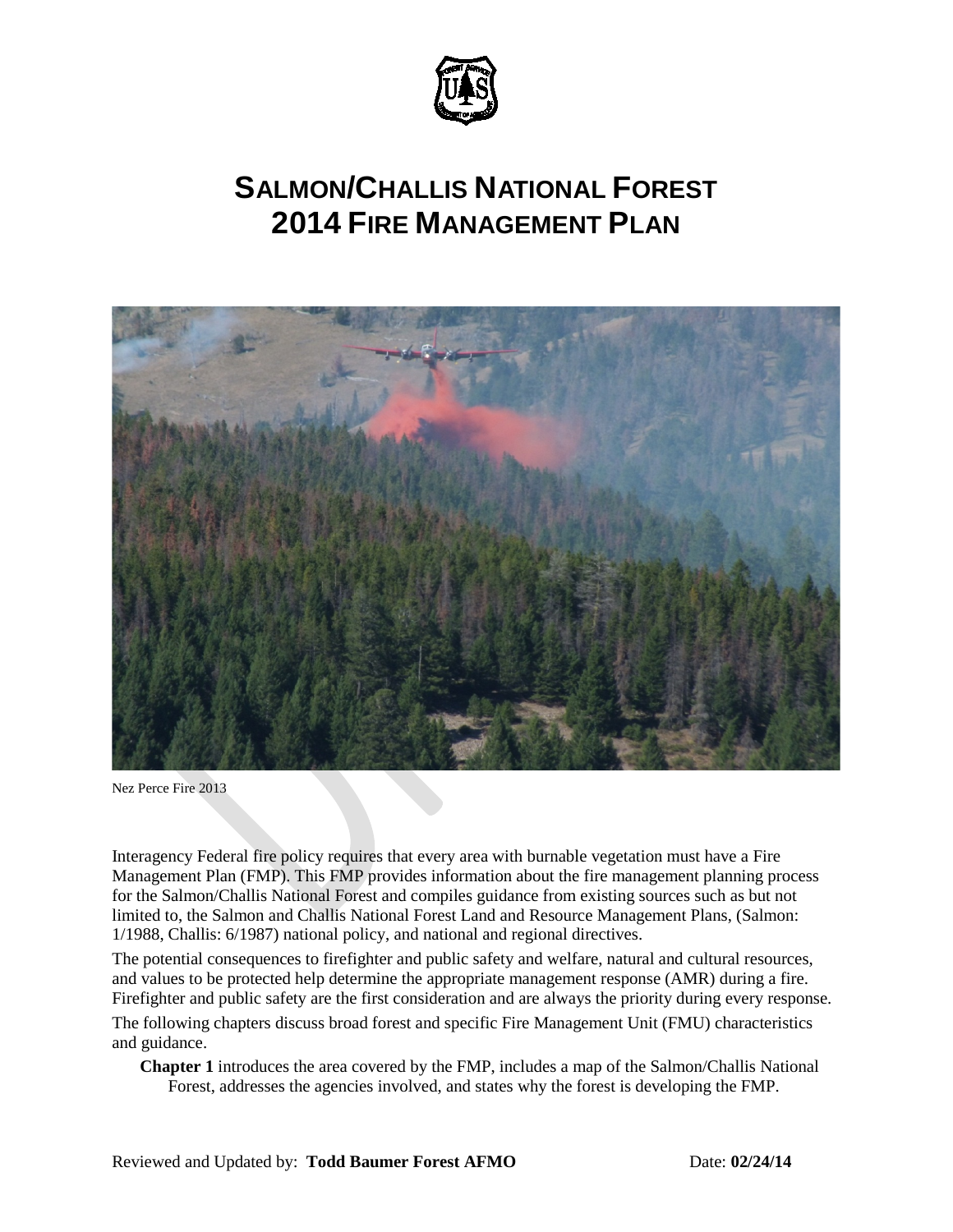- **Chapter 2** establishes the link between higher-level planning documents, legislation, and policies and the actions described in FMP.
- **Chapter 3** articulates specific goals, objectives, standards, guidelines, and/or desired future condition(s), as established in the forest's LRMP, which apply to all the forest's FMUs and those that are unique to the forest's individual FMUs.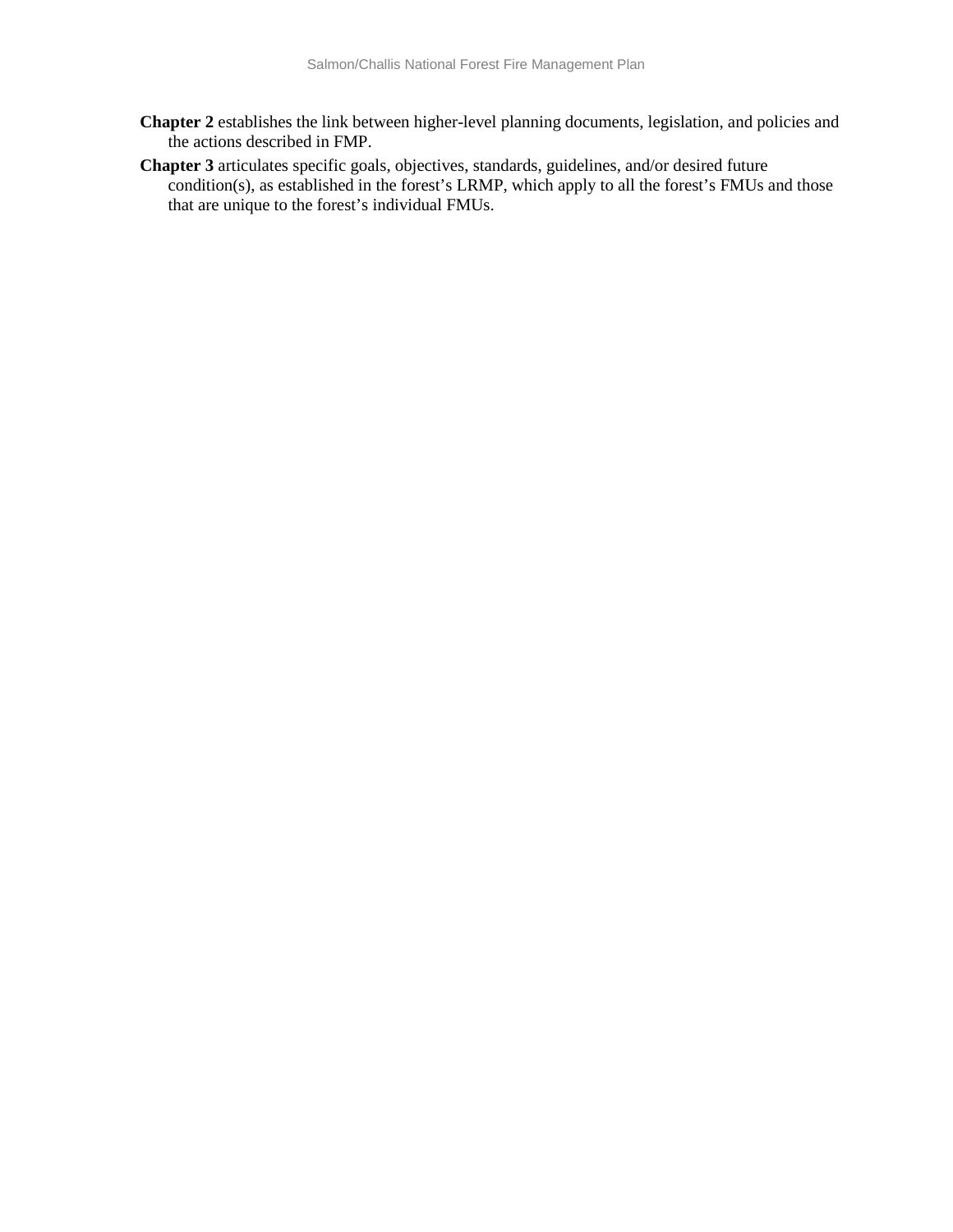## Chapter 1. **INTRODUCTION**

The Salmon/Challis National Forest developed this FMP as a decision support tool to help fire personnel and decision makers determine the best risk informed response to an unplanned ignition. FMPs do not make decisions. Instead, they provide information, organized by FMUs, which provides a finer scale summarization of information than is possible at the forest level. These descriptions bring specific detail about the identifiable areas on the ground. FMPs are not static documents. They will evolve and be revised as conditions change on the ground and as modifications are made to the unit's LRMP.

## Chapter 2. **POLICY, LAND MANAGEMENT PLANNING, AND PARTNERSHIPS**

This fire management plan discusses the general aspects of the wildfire management program on the Salmon/Challis National Forest.

The top priority during the selection of fire management strategies and tacticts will be safety of the firefighting personnel and the public including adjacent landowners. Other priorities, which rank below safety, include protection of private property, resources, cost containment, and suppression actions, which have the least negative effect on environmental factors.

The regulations and policy in the following documents guide the fire management as outlined in this FMP.

# **2.1. National and Regional Fire Management Policy**

Forest Service policy and direction that are relevant to this plan include:

- 1995 Federal Wildland Fire Management Policy and Program Review (January 2001)
- National Fire Plan
- Forest Service Manual 5100
- Forest Service Handbook 5109
- Guidance for Implementation of Federal Wildland Fire Management Policy (February 13, 2009)

## **2.2. Salmon/Challis Land and Resource Management Plans**

- Salmon and Challis National Forest Land and Resource Management Plan and Record of Decision (Salmon – 1/1988, Challis – 6/1987)
- The Salmon and Challis National Forests were combined administratively in 1995 but still operate under the existing Land and Resource Management Plans (LRMP) for both Forests. A joint LRMP will be developed during the ongoing revision process. The purpose of this plan is to achieve the land and resource management objectives set for in both Forest Plans
- Within the administrative boundaries of the Salmon/Challis National Forest is a portion of the Frank Church River of No Return Wilderness (FCRNR Wilderness). The area which is included in the FCRNR Wilderness is managed in accordance with the Frank Church River of No Return Wilderness Management Plan. (November, 2003)

# **2.3. Partnership**

By using Memorandums of Understanding (MOUs), Annual Operating Plans (AOPs) and Contractual Agreements, the Salmon/Challis National Forest is able to involve a number of agencies in management of fire in Central Idaho. These key players include; Federal Agencies (Idaho Falls District BLM, Caribou-Targhee National Forest, Payette National Forest, Beaverhead-Deerlodge, Bitterroot National Forest, Sawtooth National Forest), state and local agencies (Idaho Department of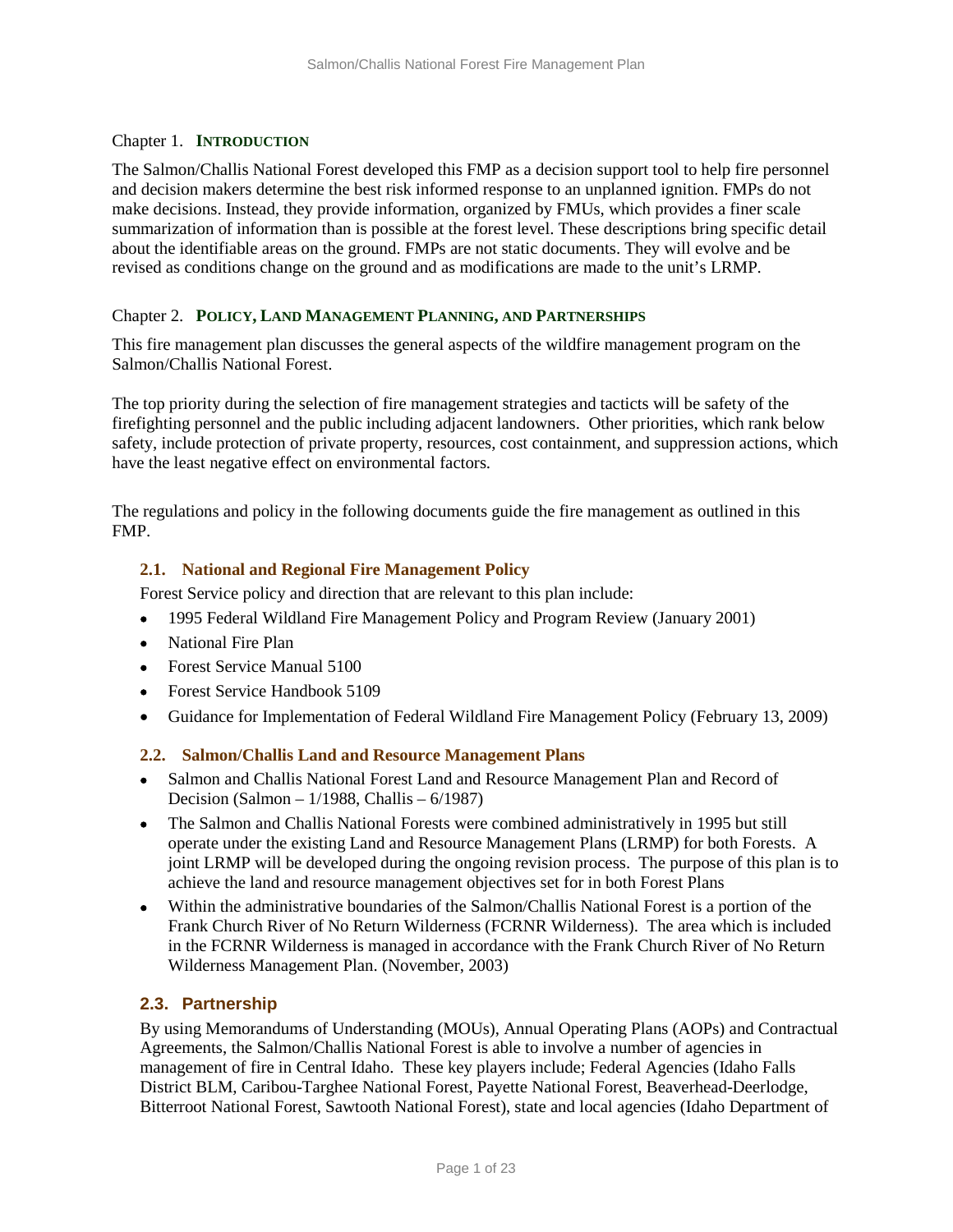State Lands, Lemhi County, Custer County, Butte County, and local fire departments). To document the level of cooperation occurring, identify and list any internal and external fire management partnerships or planning teams that helped you develop this FMP.

Interagency cooperation and coordination is a vital part of the Salmon/Challis Fire program. The Salmon/Challis fire program in conjunction with the Idaho Falls District BLM manages fires in central Idaho through a closes forces concept for all initial attack incidents. The local interagency dispatch center is managed by a Salmon/Challis N.F. center manager, but is supported by 1 career seasonal and 1 seasonal dispatchers. The local fire cache is housed at the Supervisors office in a BLM facility, where the forest provides a career seasonal cache manager and the BLM provides a seasonal materials handler and one support vehicle.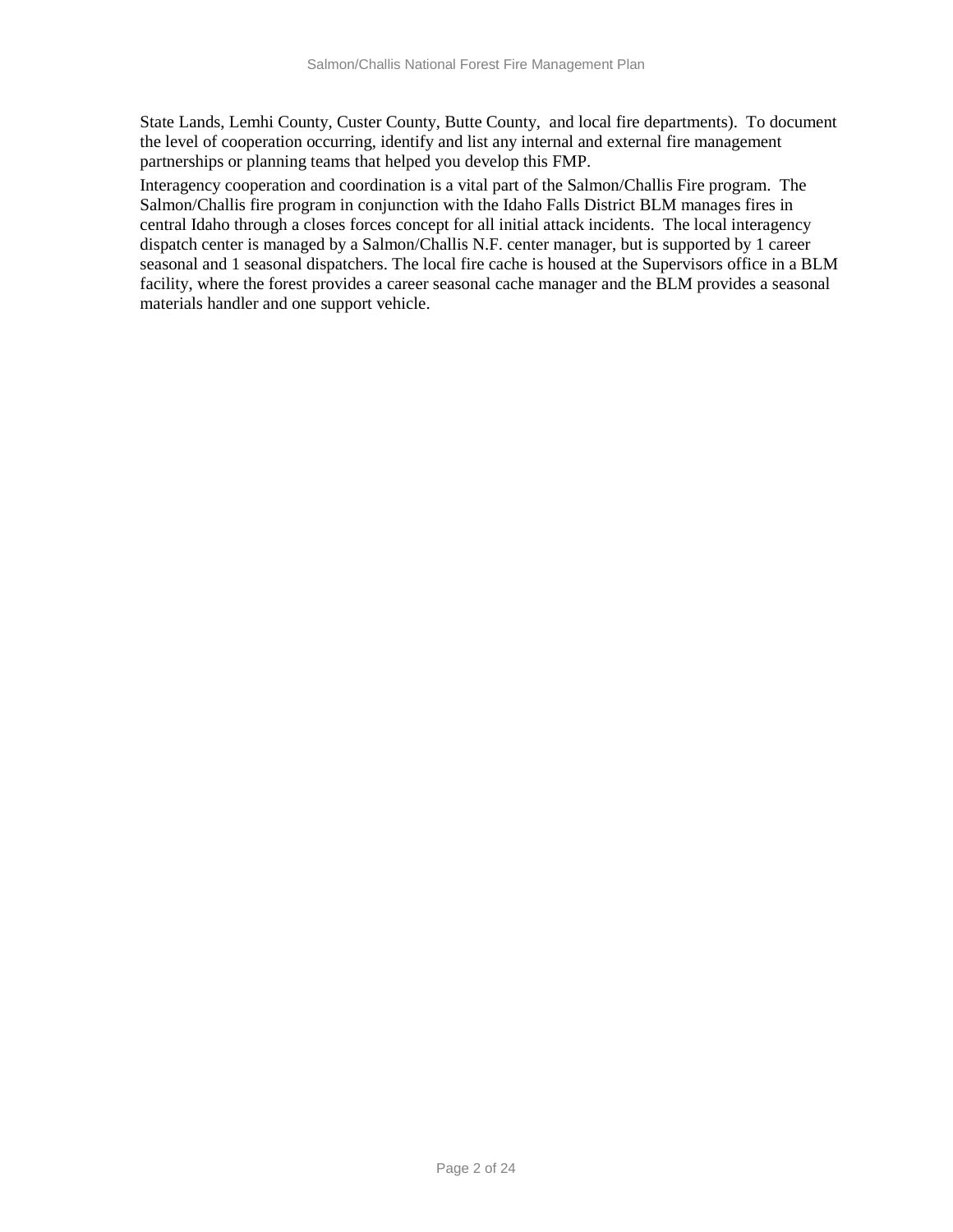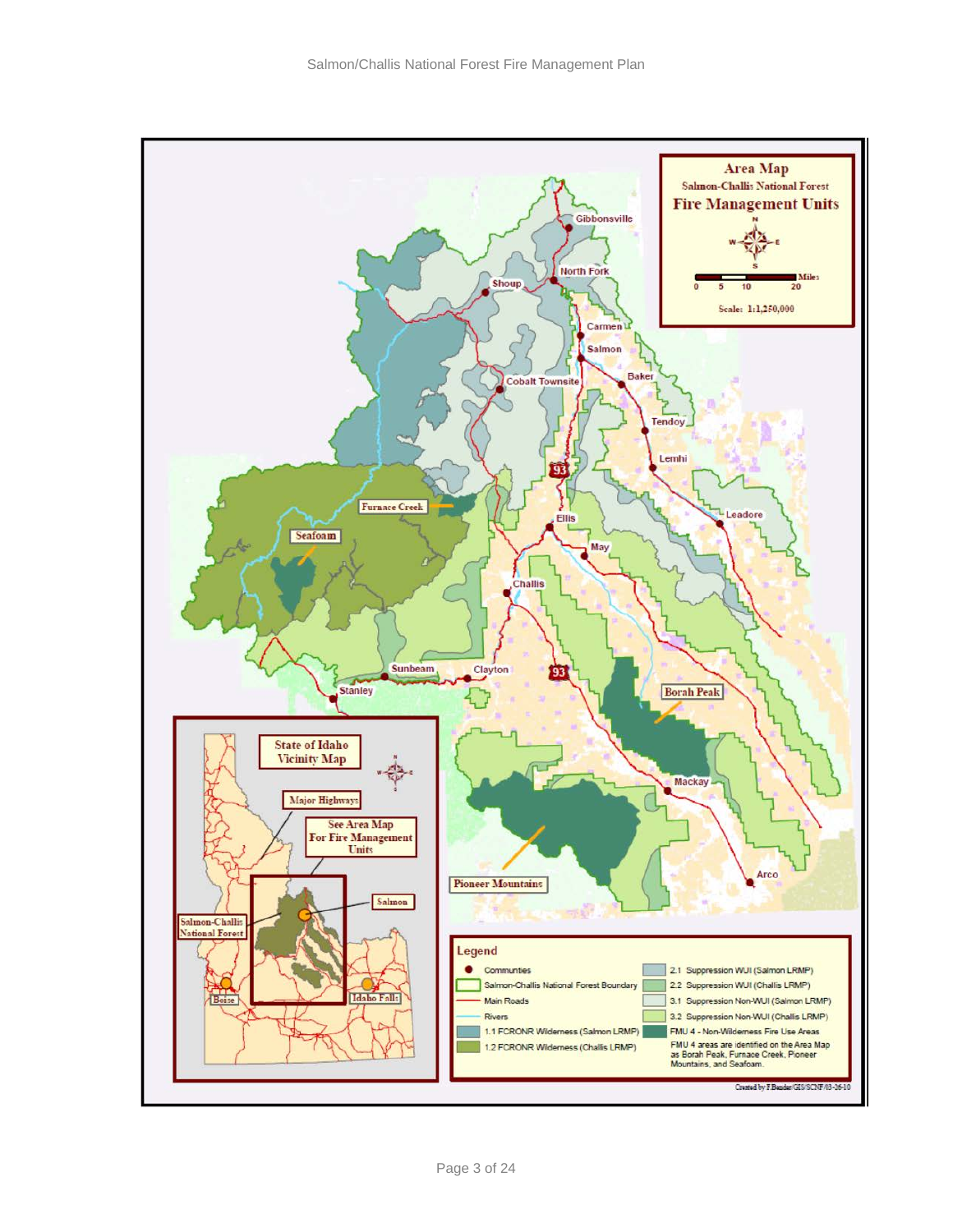## Chapter 3. **FIRE MANAGEMENT UNIT DESCRIPTIONS**

The primary purpose of developing FMUs in fire management planning is to assist in organizing information in complex landscapes. FMUs divide the landscape into smaller geographic areas to easily describe safety considerations, physical, biological, social characteristics and to frame associated planning guidance based on these characteristics.

The following information, including the summaries of fuels conditions, weather and burning patterns, and other conditions in specific FMUs, helps determine the appropriate response to an unplanned ignition and provides a quick reference to the strategic goals in the forest's LRMP.

#### **3.1. Fire Management Considerations Applicable to All Forest Fire Management Units**

#### 3.1.1. **Salmon and Challis Land and Resource Management Plans Guidance**

#### • **Desired Conditions**

- Appropriate suppression response will be made on all wildfires on all management areas. Pre-suppression and fuel abatement activities will be carried out where appropriate and as possible with budgetary limitations. Intensity of suppression activities will be weighed against cost of suppression and potential for resource damage. Fire management within wilderness will include the use of fire to restore and perpetuate natural ecosystems. (Salmon LRMP, pg. III-4)
- Maintain fire suppression capabilities, which allow an appropriate suppression response to all wildfires. (Challis LRMP, pg. IV-8)
- Landscapes exhibit vegetative conditions created by natural events such as fire. (Frank Church Management Plan, pg. 2-22)
- **Objectives**
- Firefighter and public safety is the first priority in every fire management activity (Frank Church Management Plan, pg. 2-22)
- Use wildland and prescribed fire in a safe, carefully planned and cost-effective manner to benefit, protect, maintain and enhance wilderness resources; to reduce future suppression costs; and to the extent possible, restore natural ecological

processes (Frank Church Management Plan, pg. 2-22)

- Provide advice to rural communities about fire protection, prevention, and control programs under the Cooperative Fire Assistance Act. (Challis LRMP, p. IV-8)
- Provide fire suppression action on all wildfires, which is cost effective and protects life and property. (Challis LRMP, p. IV-8)
- Permit lightning caused fires to play, as nearly as possible, their natural ecological role within wilderness. (Challis LRMP, p. IV-8)
- Reduce, to an acceptable level, the risks and consequences of wildfire within wilderness or escaping from wilderness. (Challis LRMP, p. IV-8)
- Provide a level of protection from wildfire that is cost efficient and that will meet management objectives for the area considering the following; values of resources threatened, probability of fire occurrence, weather conditions, cost of fire protection programs, and, social, economic, political, cultural, environmental, life and property concerns. (Salmon LRMP, p. IV-69)
- Take suppression actions on all escaped fires considering; public safety, values at risk, management objectives for the area, current and projected weather, fuel beds, costs of alternatives and strategies, and social, economic, political, cultural, and environmental concerns. (Salmon LRMP, p. IV-69)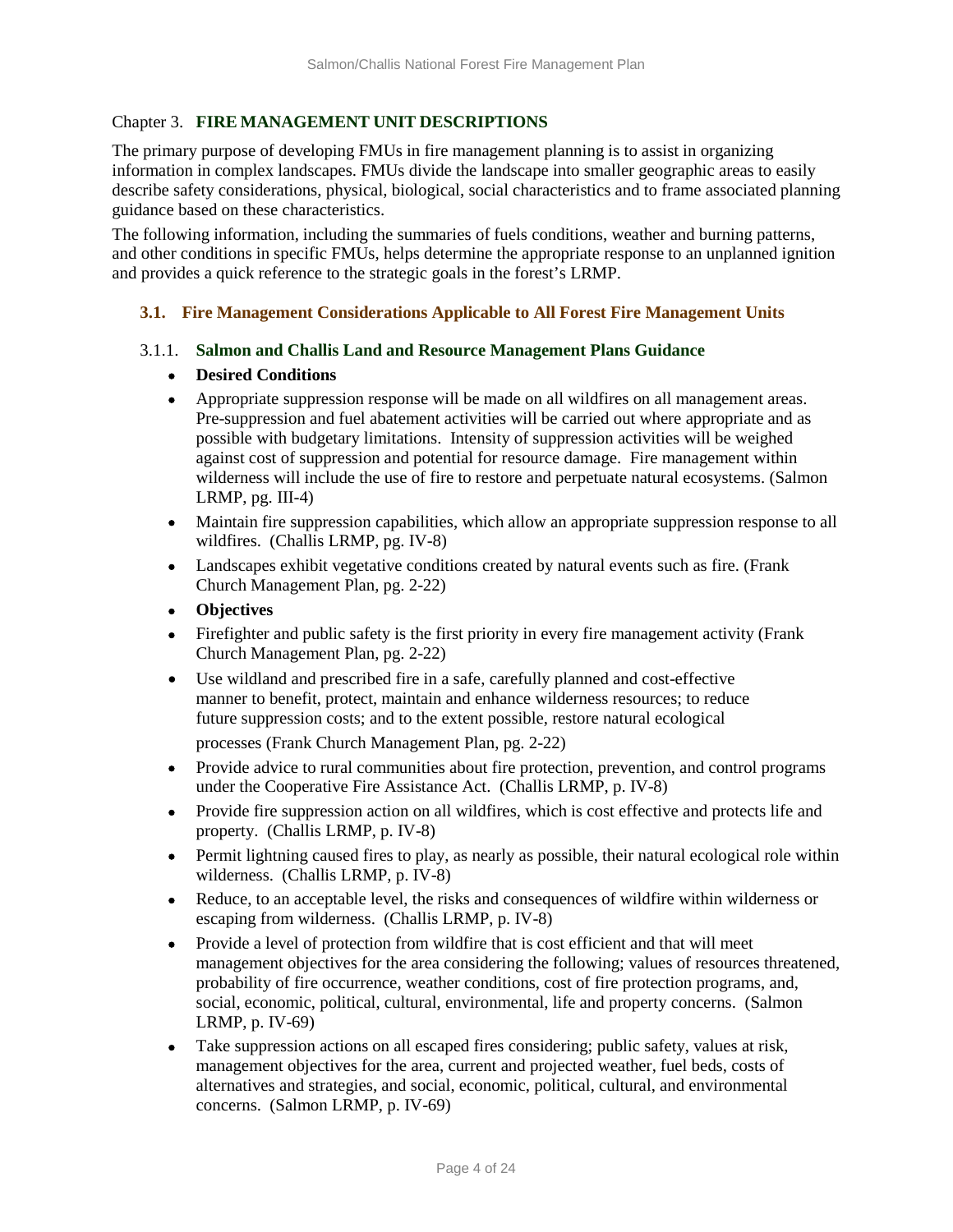- **Guidelines**
- All lighting caused fires will be evaluated as potential Wildland Fire Use candidates (Frank Church Management Plan, pg. 2-23)
- The appropriate management response and corresponding strategies will consider the impacts of that action on the wilderness resource. Minimum Impact Management Techniques will be implemented whenever suppression actions are taken. (Frank Church Management Plan, pg. 2-23)
- Suppression actions will be taken where lightning-caused fires pose serious threats to life and/or property within wilderness or to life, property, or natural resources outside of wilderness and person-caused fires. The appropriate management response will be timely, effective and efficient, providing for safety first. (Frank Church Management Plan, pg. 2-23)
- Control will be the suppression strategy during fire season on all fires that occur below 8000 feet outside the FC-RONR Wilderness (Salmon LRMP, p.IV-69)
- Containment or confinement strategies may be chosen for pre and post-season fires and those above 7000 feet. The general fire season is May  $10^{th}$  through October  $20^{th}$  with the primary fire season from June  $15^{th}$  through September  $30^{th}$ . (Salmon LRMP, p. IV-69)
- **Goals**
- Lightning caused fires will be permitted to play, as nearly as possible, their naturalecological role within the FC-RONRW (Frank Church Management Plan, p. 2-22)
- Develop a well-planned and executed fire protection and fire use program that is cost efficient and responsive to land and resource management goals and objectives. (Challis LRMP, p.IV-8)
- Maintain fire suppression capabilities, which allow an appropriate suppression response to all wildfires. (Challis LRMP, p.IV-8)
- Provide a cost effective level of fire protection to minimize the combined costs of protection and damages, and prevent loss of human life. (Salmon LRMP, p. IV-3)
- **Standards**
- Tractor line width must be commensurate with the situation at hand. Lines in excess of one blade wide are rarely needed and will not be permitted without prior approval of the Forest Supervisor, except in emergencies. Safety zones up to 300 feet wide and vehicle turnouts may be constructed as necessary. (Salmon LRMP, p. IV-70)
- Every effort will be made to perform rehabilitation work concurrently with line construction. Wildlife openings, at intervals no greater than 200 feet will be built into slash windrows during construction. (Salmon LRMP, p. IV-70)
- Water bars will be constructed as soon as possible after line construction, based on intended use of the line, equipment availability, and safety considerations. (Salmon LRMP, p. IV-70)

## 3.1.2. **Physical Characteristics that Apply to All Fire Management Units**

Because of the large variety of physical characteristics throughout the central Idaho region and the Salmon/Challis National Forest, this Fire Management Plan establishes specific geographic areas as Fire Management Units (FMUs). Each FMU has been established to address differing physical characteristics and provide area specific guidance to managers for implementation of the objectives found in the LRMP's for the Salmon and Challis National Forests. There are four separate fire management units in the Salmon/Chall Fire Management Area.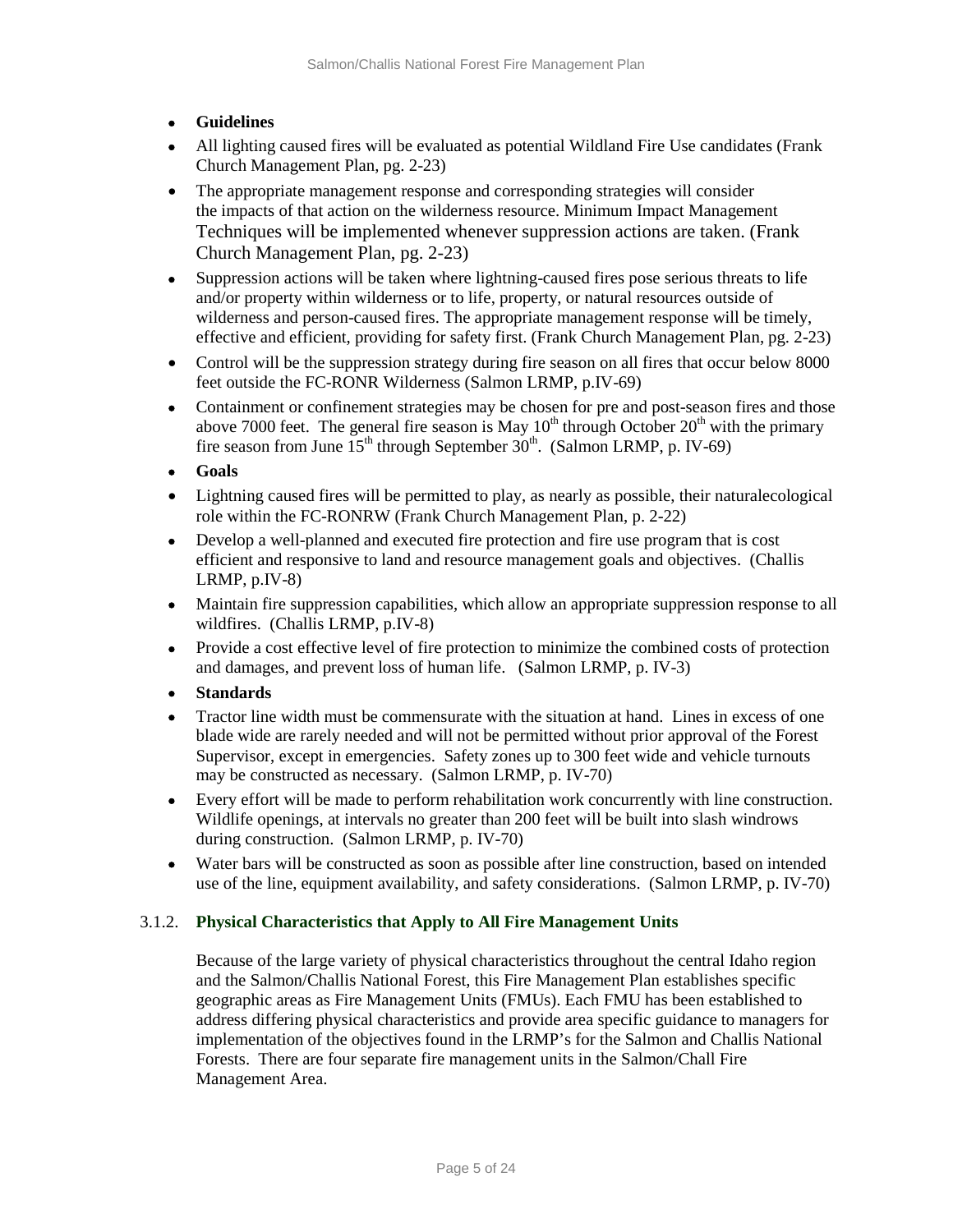# **3.2. Fire Management Considerations for Specific Fire Management Units**

# 3.2.1. **FMU Snap Shot**

- FMU Number: Fire Management Unit 1 (**Frank Church River of No Return Wilderness**)
- Fire Behavior Indicator: Burn Index
- NFDRS Weather Station: Central Idaho Mountain SIG
- Acres/Agency: 1,278,175
- Predominant Vegetation Types: Vegetation within the Frank Church Wilderness FMU ranges from dry grass/shrub types in the lower elevations and river bottoms to moist sub-alpine vegetation at the higher elevations. At lower elevations south facing slopes are generally dominated by open stands of ponderosa pine and Douglas fir while north facing slopes are characterized by more closed stands of Douglas fir. As you rise in elevation the ponderosa pine/Douglas fir vegetative types transition into closed stands of lodge pole pine and subalpine fir.
- Unit: Management of this FMU is primarily the responsibility of the Middle Fork and North Fork Ranger Districts of the Salmon/Challis National Forest.
- Duty Officer: Local Duty Officers from the North Zone, South Zone and Forest level Duty **Officer**
- IA Dispatch Office: Central Idaho Coordination Center
- Communities adjacent or within FMU: Since this FMU encompasses a large wilderness area there are no communities within the FMU. However, this FMU does encompass a large number of private in-holdings within the wilderness boundary and a number of small isolated communities along the Salmon River road, between the town of North Fork and where the road ends at Corn Creek boat launch.

LMP options available for AMR: The full range for fire management options is available for this fire management unit.

• Special safety considerations: Steep and rugged terrain, extreme fire behavior, and lack of accessibility.

## 3.2.2. **FMU Guidance**

## • **Desired Conditions**

- Landscapes exhibit vegetative conditions created by natural events such as fire. (Frank Church Management Plan, pg. 2-22)
- Appropriate suppression response will be made on all wildfires on all management areas. Pre-suppression and fuel abatement activities will be carried out where appropriate and as possible with budgetary limitations. Intensity of suppression activities will be weighed against cost of suppression and potential for resource damage. Fire management within wilderness will include the use of fire to restore and perpetuate natural ecosystems. (Salmon LRMP, pg. III-4)
- Maintain fire suppression capabilities, which allow an appropriate suppression response to all wildfires. (Challis LRMP, pg. IV-8)

## • **Objectives**

- Firefighter and public safety is the first priority in every fire management activity (Frank Church Management Plan, pg. 2-22)
- Use wildland and prescribed fire in a safe, carefully planned and cost-effective manner to benefit, protect, maintain and enhance wilderness resources; to reduce future suppression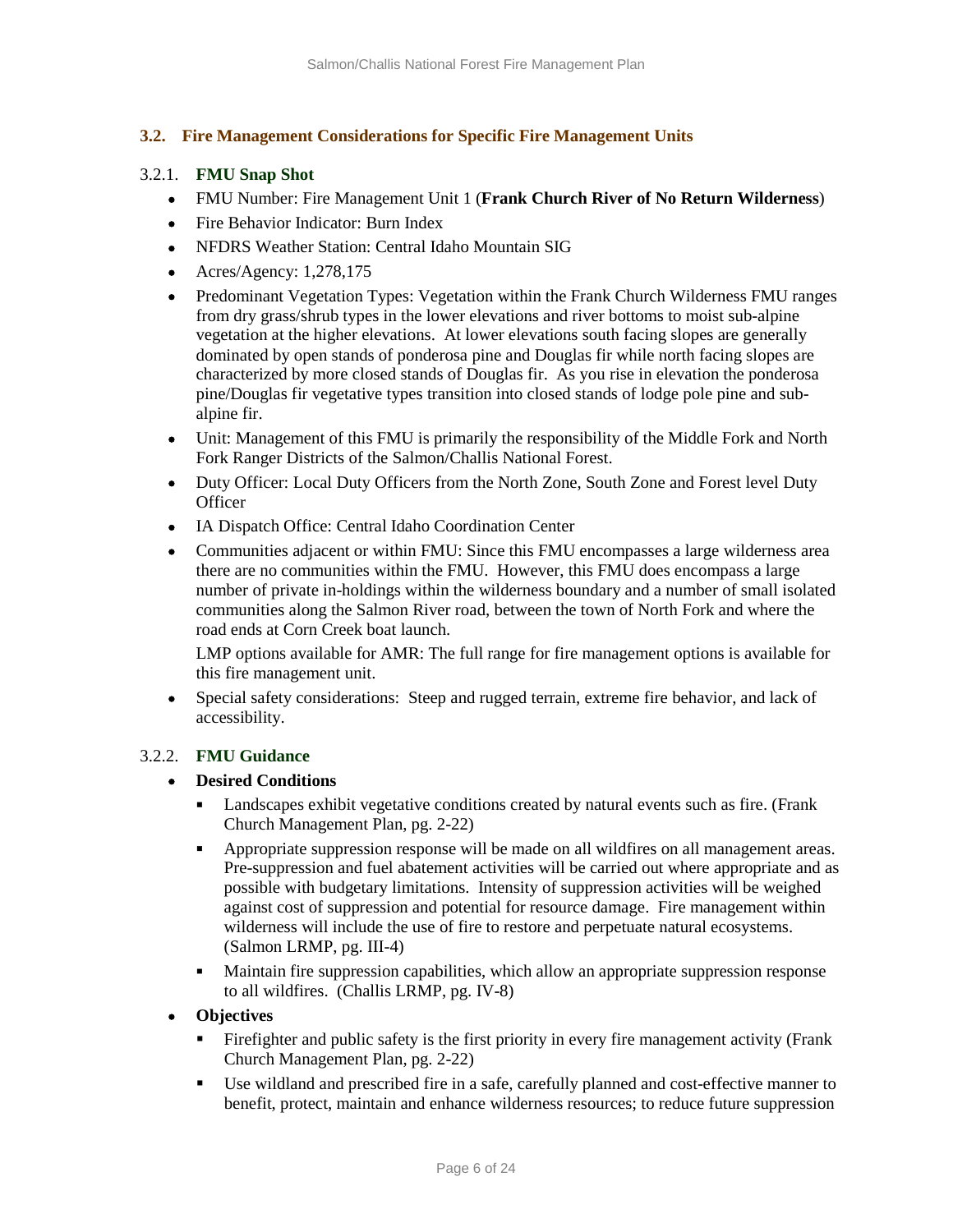costs; and to the extent possible, restore natural ecological processes (Frank Church Management Plan, pg. 2-22)

- **Permit lightning caused fires to play, as nearly as possible, their natural ecological role** within wilderness. (Challis LRMP, p. IV-8)
- Reduce, to an acceptable level, the risks and consequences of wildfire within wilderness or escaping from wilderness. (Challis LRMP, p. IV-8)
- Provide a level of protection from wildfire that is cost efficient and that will meet management objectives for the area considering the following; values of resources threatened, probability of fire occurrence, weather conditions, cost of fire protection programs, and, social, economic, political, cultural, environmental, life and property concerns. (Salmon LRMP, p. IV-69)
- Take suppression actions on all escaped fires considering; public safety, values at risk, management objectives for the area, current and projected weather, fuel beds, costs of alternatives and strategies, and social, economic, political, cultural, and environmental concerns. (Salmon LRMP, p. IV-69)
- **Guidelines** 
	- All lighting caused fires will be evaluated as potential Wildland Fire Use candidates (Frank Church Management Plan, pg. 2-23)
	- The appropriate management response and corresponding strategies will consider the impacts of that action on the wilderness resource. Minimum Impact Management Techniques will be implemented whenever suppression actions are taken. (Frank Church Management Plan, pg. 2-23)
	- Suppression actions will be taken where lightning-caused fires pose serious threats to life and/or property within wilderness or to life, property, or natural resources outside of wilderness and person-caused fires. The appropriate management response will be timely ,effective and efficient, providing for safety first. (Frank Church Management Plan, pg. 2- 23)
- **Standards** 
	- The Wilderness Plan will serve as a guide for suppression activities. (Challis LRMP, pg. IV-52)

# 3.2.3. **FMU Characteristics**

## **3.2.3.1. Safety**

This FMU is a vast remote area with little to no road access, and extremely diverse and steep terrain. Access is limited to remote landing strips, rafts, and hiking trails. The FMU encompasses most of what is known as the Salmon River Breaks which is well known for rapidly spreading fires in extremely rugged terrain. Fires starting in the River Breaks often spread by rolling material and strong diurnal weather patterns which cause brisk up-slope and up-canyon winds during the day. A thermal belt with the associated inversion often establishes within the canyons of this FMU, this will cause fires to actively burn through the nighttime hours, and as the inversion lifts in the mid to late morning, extreme fire behavior is very common.

## **3.2.3.2. Physical**

 This Fire Management Unit is 1,278,175 acres in size and stretches from the Montana/Idaho boundary south to the Stanely Basin along the western boundary of the Forest. The area is dominated by the Middle Fork of the Salmon River and a number of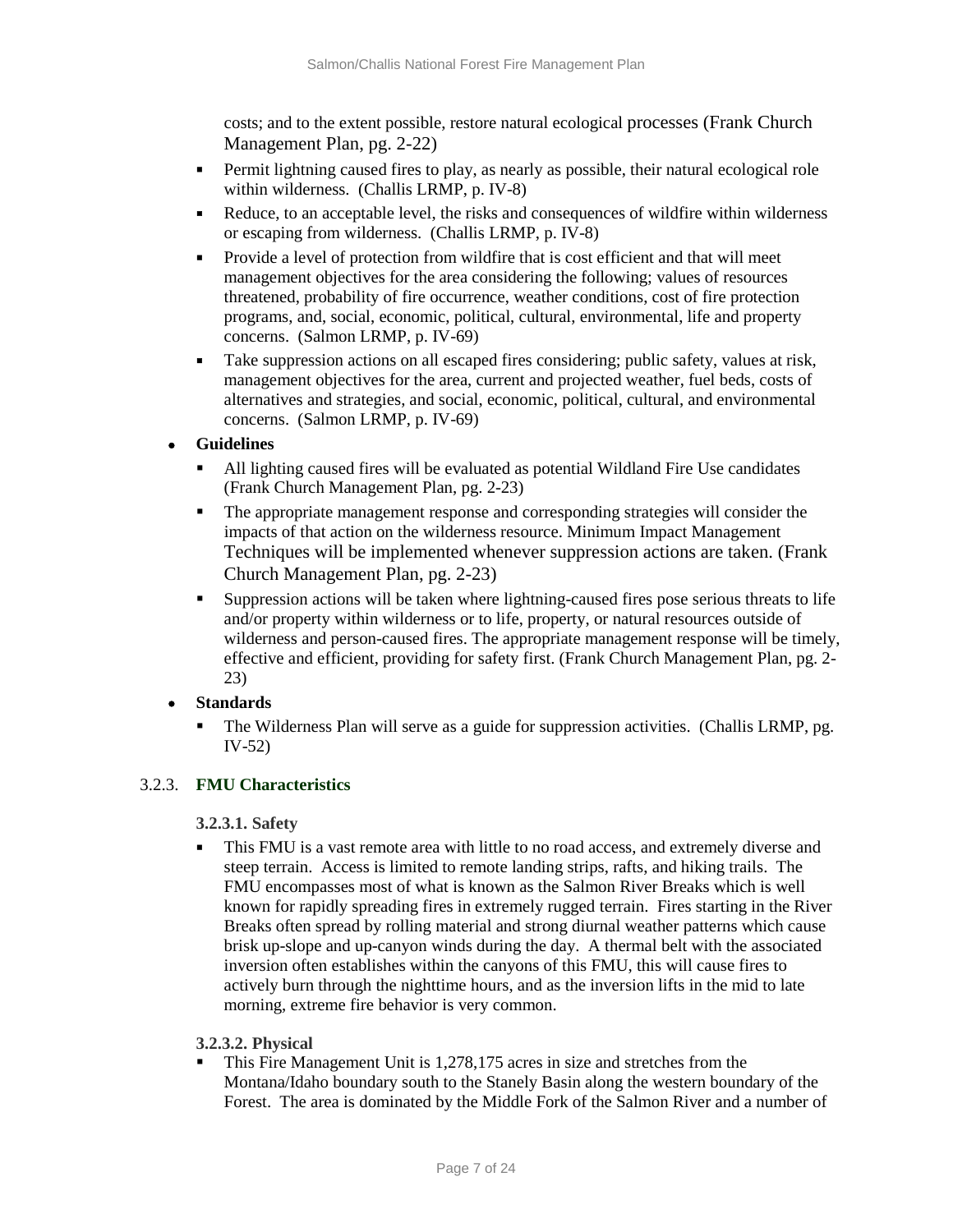major tributaries including: Camas Creek, Loon Creek, Marble Creek, Little Creek, Indian Creek, Pistol Creek, the Rapid River, Soldier Creek, Sulphur Creek, Elk Creek, and Warm Springs Creek. One other major stream, Horse Creek is included in the area and is the only major stream not a tributary of the Middle Fork of the Salmon River.

The FMU encompasses the Salmon/Challis National Forest portion of the Frank Church River of No Return Wilderness. The Frank Church River of No Return Wilderness Management Plan provides fire management guidance for this Fire Management Unit. The unit is sub-divided into three fire risk zones base on fuels, topography, weather patterns, and proximity to areas outside of the wilderness. These risk zones represent a relative measure of the threat to life, property, or the management area boundary depending upon time of season and environmental conditions. These risk zones are; 1) Boundary Risk Zone, 2) Salmon River Breaks, 3) Interior.

#### **3.2.3.3. Biological**

 Vegetation within the FMU varies considerably both as a result of elevation related weather conditions and as a result of site productivity. Vegetation in the canyons bottoms tends to be sparse with timber usually confined to draws and to northern aspects. Representative vegetation at lower elevations is mostly shrubs or grass. Low elevation grass and shrub lands give way to mid slope dry ponderosa pine and Douglas-fir coniferous forest, which in turn transition to moist ponderosa pine and moist Douglas-fir forest and eventually to subalpine fir and lodgepole pine stands in the cooler higher elevations. Douglas fir and Lodge pole pine may be a major component of this forest type depending on productivity and fire history of the site. Some of the higher peaks extend above the tree line; these areas support alpine vegetative types.

Streams and lakes within the FMU provide important habitat for a variety of fish species. Anadromous, native resident, and introduced fish species occupy the Middle Fork of the Salmon River and most of its tributaries. The Forest Service and Idaho Department of Fish and Game maintain a program to stock game fish species in a number of wilderness lakes within the area.

## **3.2.3.4. Resources**

 This FMU contains the Main Salmon River Corridor along with the Middle Fork of the Salmon River. These river corridors provide a high amount of recreational activity to the forest and local communities, in the form a fishing, hunting, and white water rafting. The Middle Fork and Main Salmon Rivers are home to many threatened and endangered fish species including Steelhead trout and Chinook Salmon. Within the Frank Church River of No Return Wilderness there are many private in holdings which provide both seasonal and yearlong residents to some private citizens.

## **3.2.3.5. Fire Behavior**

 **Boundary Zone:** The fire ecology of this zone is quite diverse since it is not an ecological zone but rather a wilderness boundary buffer zone. The wilderness boundary ranges from stream bottom to mountaintop so the buffer is likewise diverse. This zone is of concern where fire prone habitats provide a route for fire to escape into the portion of the forest that does not allow fires to be managed for resource benefit. Slope gradients generally decrease at higher elevations but wind exposure increases so wind driven stand replacement fires are more common.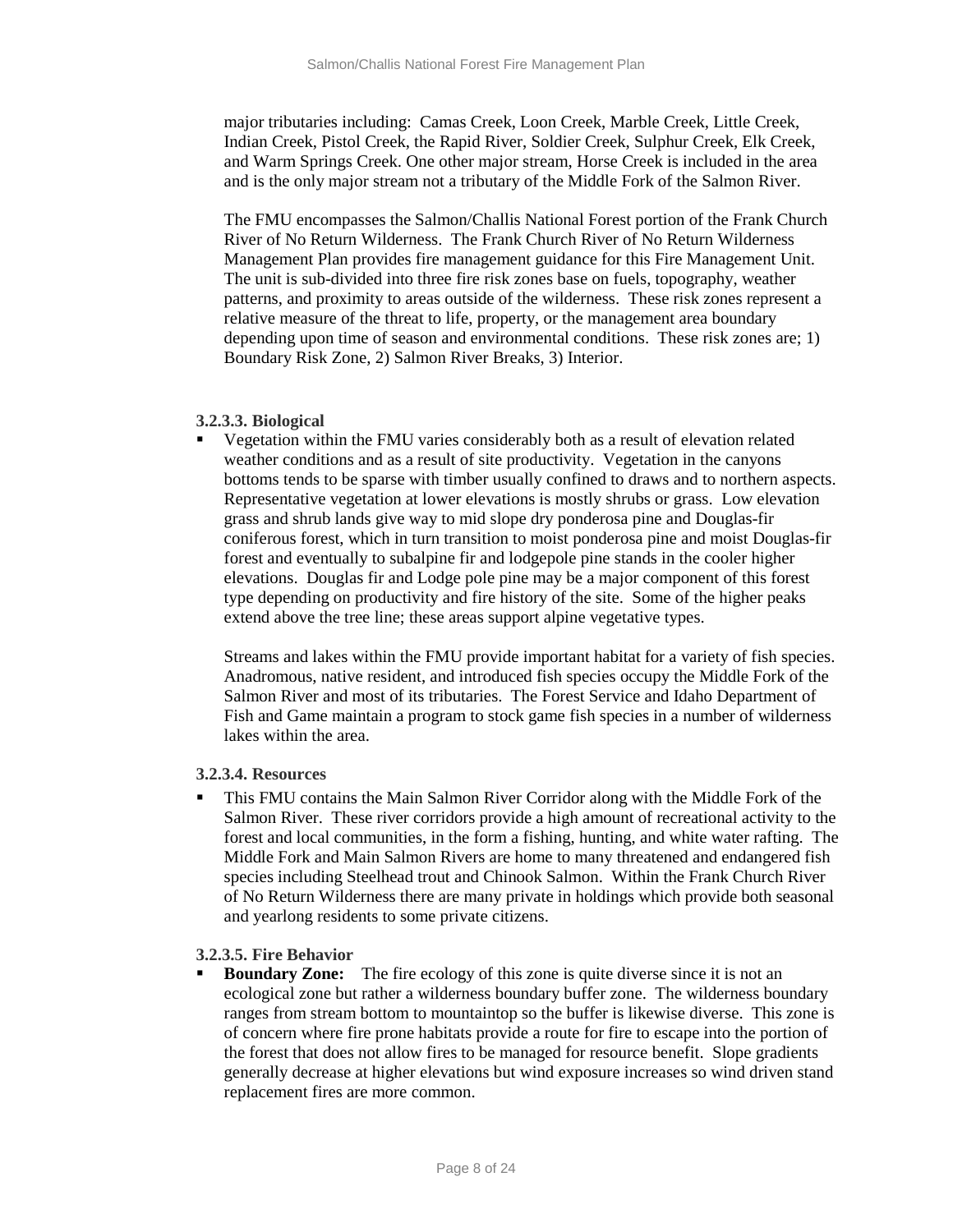- **Salmon River Breaks Zone:** The Salmon River Breaks is well known for its rapidly spreading fires in rugged terrain. Under early season or drought conditions, the risk of down and up canyon spread from fire initiating in this area can be significant. The fire ecology of this zone is best described by fire groups two and three since they dominate the zone. These groups represent the warm, dry habitat types that support open forests of ponderosa pine and Douglas fir, and warm, moist ponderosa pine habitat types. These timber-grass types are best classified into Fire Behavior Fuel Models 2 and 8. This zone includes the location of several fires that have resulted in fatalities and near misses, Ship Island, Cramer, and the Butte fires all occurred in the River Breaks Zone.
- **Interior Zone:** The fire ecology of this zone is diverse ranging from habitats common to the breaks to cool and moist sub-alpine areas. Because of this, fire spread can begin as soon as early summer on steep, high energy sites and perhaps not at all in more moist habitats. Since fires here can be long duration, a wide range of fire types can be involved over the course of a fire season. Fire effects can also vary widely from non-lethal under burning to major stand replacing runs. Smoke production is likewise variable

## **3.2.3.6.** W**eather**

The climate of the area has considerable variation primarily as a result of the wide range of elevations represented in the FMU. The majority of annual precipitation occurs during the late fall through early spring months however; summer thunderstorms may also bring intense short duration periods of precipitation to the area, occasionally in significant quantities. Precipitation in the winter and early spring is normally in the form of snow. Snow pack development is rare in the valley bottoms along the Middle Fork of the Salmon River but common on mountain slopes with the FMU. The snow pack often persists on these mountain slopes into late May or early June. The average annual precipitation totals range from 10 inches in the deep canyon land along the Middle Fork of the Salmon River to over 50 inches in the upper reaches of the Big Horn Crags and Salmon River Mountains. The average mean winter temperature is 25° at low elevation stations and 18° at high elevation stations. The average mean summer temperature is 67° at low elevation stations and 56° at high elevation stations. Wind patterns in the area are dominated by the westerly winds however; the topography interacts with these winds and may modify wind direction locally. Local winds are also influenced by surface heating, brisk up slope/up valley breezes are common during the summer months.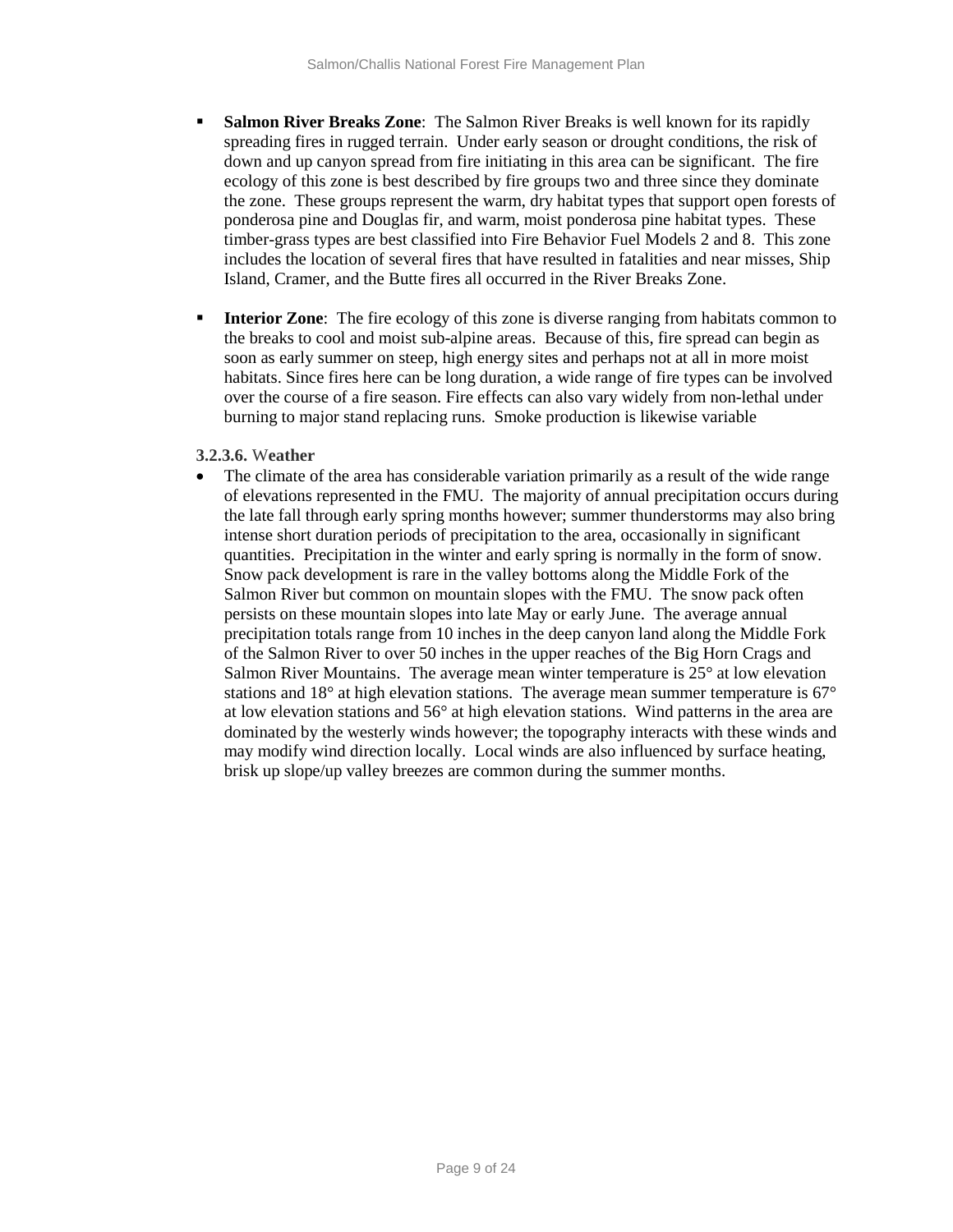## 3.3.1. **FMU 2 Snap Shot**

- FMU Number: Fire Management Unit 2 (**Suppression-Wildland Urban Interface)**
- Fire Behavior Indicator: Burn Index
- NFDRS Weather Station: Central Idaho Mountain and Desert/Range SIGs
- Acres/Agency: 626,450 acres
- Predominant Vegetation Types: Vegetation within the Suppression WUI FMU ranges from dry grass/shrub types in the lower elevations to dry Douglas fir and ponderosa types around the communities at higher elevations. At lower elevations south facing slopes are generally dominated by grass/shrub fuels intermixed with open stands of ponderosa pine and Douglas fir while North facing slopes are characterized by more closed stands of Douglas fir.
- Unit: Management of this FMU is primarily the responsibility of the North Fork, Salmon/Cobalt, Challis, Lost River, Yankee Fork and Leadore Ranger Districts of the Salmon/Challis National Forest.
- Duty Officer: Local Duty Officers from the North Zone, South Zone and Forest level Duty **Officer**
- IA Dispatch Office: Central Idaho Coordination Center
- Communities adjacent or within FMU: Since this FMU encompasses a large area throughout most of the forest, all of the communities in the area adjacent to this FMU. The communities include Salmon, Challis, Gibbonsville, NorthFork, Leadore, Clayton, Mackay, Elk Bend, as well as many of the small remote communities along the Salmon River.
- LMP options available for AMR: Suppress with limited options for appropriate response to escaped fires base on resources values, and costs.
- Special safety considerations: Wildland urban interface

## 3.3.2. **FMU Guidance**

## • **Desired Conditions**

- Appropriate suppression response will be made on all wildfires on all management areas. Pre-suppression and fuel abatement activities will be carried out where appropriate and as possible with budgetary limitations. Intensity of suppression activities will be weighed against cost of suppression and potential for resource damage. Fire management within wilderness will include the use of fire to restore and perpetuate natural ecosystems. (Salmon LRMP, p.III-4)
- Maintain fire suppression capabilities, which allow an appropriate suppression response to all wildfires. (Challis LRMP, p.IV-8)
- **Objectives**
	- **Provide fire suppression action on all wildfires which is cost effective and protects life** and property. (Challis LRMP, p. IV-8)
	- Provide a level of protection from wildfire that is cost efficient and that will meet management objectives for the area considering the following; values of resources threatened, probability of fire occurrence, weather conditions, cost of fire protection programs, and, social, economic, political, cultural, environmental, life and property concerns. (Salmon LRMP, p. IV-69)
- **Guidelines** 
	- **Control will be the suppression strategy during fire season on all fires that occur below** 8000 feet outside the FC-RONR Wilderness (Salmon LRMP, p.IV-69)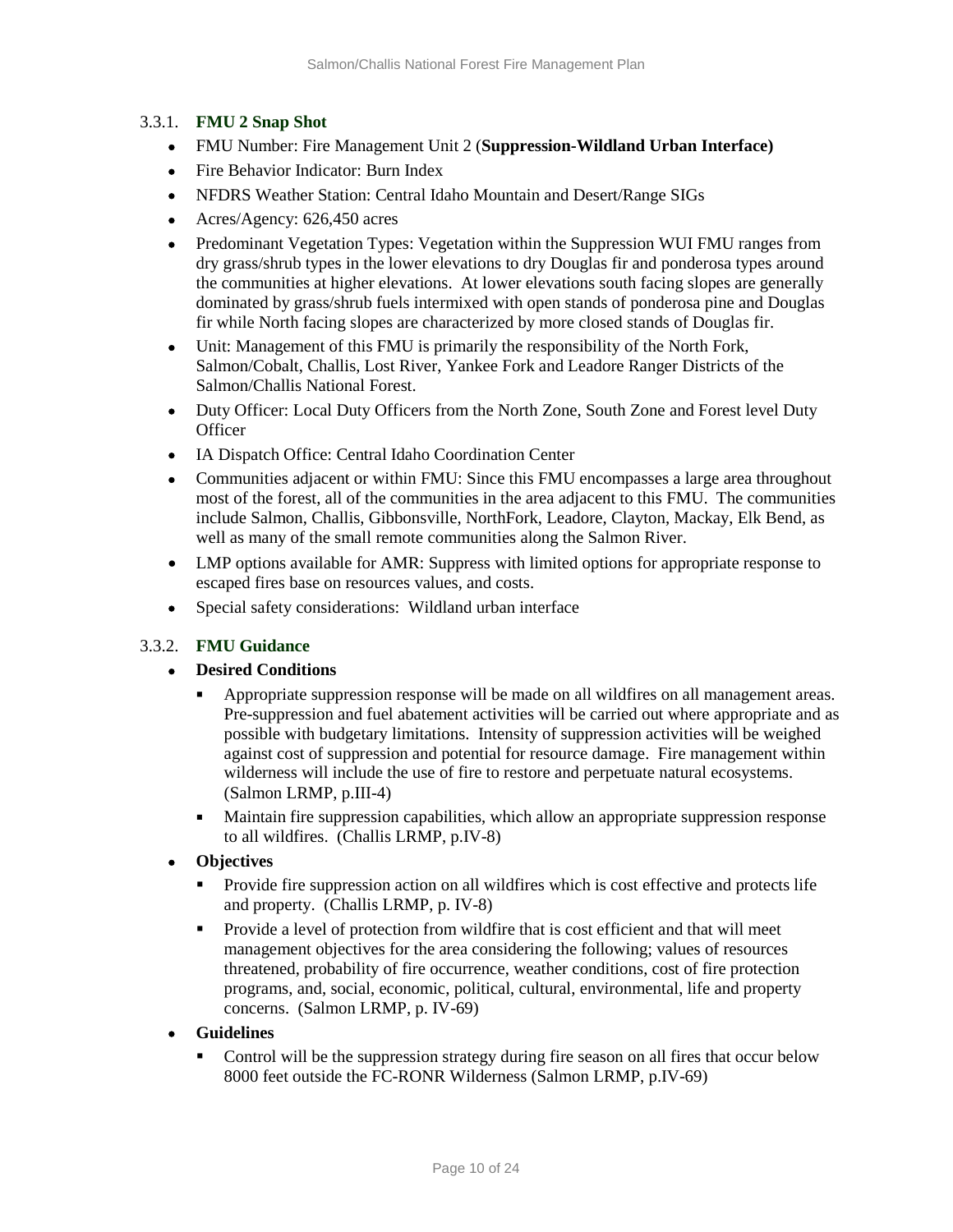- Containment or confinement strategies may be chosen for pre and post-season fires and those above 7000 feet. The general fire season is May 10<sup>th</sup> through October 20<sup>th</sup> with the primary fire season from June  $15<sup>th</sup>$  through September  $30<sup>th</sup>$ . (Salmon LRMP, p. IV-69)
- Each fire will receive an appropriate response. (Challis LRMP, pg. IV-52)

# • **Standards**

- Tractor line width must be commensurate with the situation at hand. Lines in excess of one blade wide are rarely needed and will not be permitted without prior approval of the Forest Supervisor, except in emergencies. Safety zones up to 300 feet wide and vehicle turnouts may be constructed as necessary. (Salmon LRMP, p. IV-70)
- Every effort will be made to perform rehabilitation work concurrently with line construction. Wildlife openings, at intervals no greater than 200 feet will be built into slash windrows during construction. (Salmon LRMP, p. IV-70)

# 3.3.3. **FMU Characteristics**

## **3.3.3.1. Safety**

- This FMU is comprised of lands that are classified as wildland urban interface (WUI). Included are "at-risk" communities identified by the State of Idaho as a part of the National Fire Plan as well as those identified as WUI using the forest wildland urban interface definition. WUI lands pose a inherit safety risk in that fires often involve private property, structures, and risks to communities. Many of these wildland urban interface areas lie adjacent to grass/brush fuel types which often result in high rates of spread which often makes direct suppression tactics ineffective.
- Several features and conditions have an influence on firefighter safety with regards to fire fighting within this unit. Much of the FMU is located in narrow valley or canyon bottoms. In such areas there is a reason to be very concerned about adequate escape routes and safety zones, the area is frequently bordered by very steep precipitous terrain, which may limit safety options, or in narrow valleys where slope side vegetation and wind channeling may limit safety zone effectiveness. Weather inversions on fires within these areas are very common and may lead to a sudden and dramatic increase in fire behavior when they break. Firefighters fighting fires in valley and canyon bottoms should be alert and vigilant to such fire behavior changes when working these bottomlands. Air support, especially in very deep tight canyons and valleys is often limited by terrain, air tankers in particularly are limited and may not be practical on fires in these locations.

## **3.3.3.2. Physical**

 This FMU is 626,450 acres in size and is scattered across the forest, primarily along the major river and stream corridors. Included within the unit are areas bordering the Salmon River, Owl Creek, Panther Creek, Napias Creek, Silver Creek, Spring Creek, Indian Creek, North Fork of the Salmon River, Sheep Creek, Dahlonega Creek, Fourth of July Creek, Hayden Creek, Big Timber Creek, Williams Creek, Williams Lake, Morgan Creek, Challis Creek, Garden Creek, Pass Creek, Wet Creek, Big Lost River, East Fork of the Big Lost River, Rio Grand Canyon, and Antelope Creek.

The area making up this Fire Management Unit is uniform in that it is entirely made up from lands located in valley and canyon bottoms. Another consistent feature found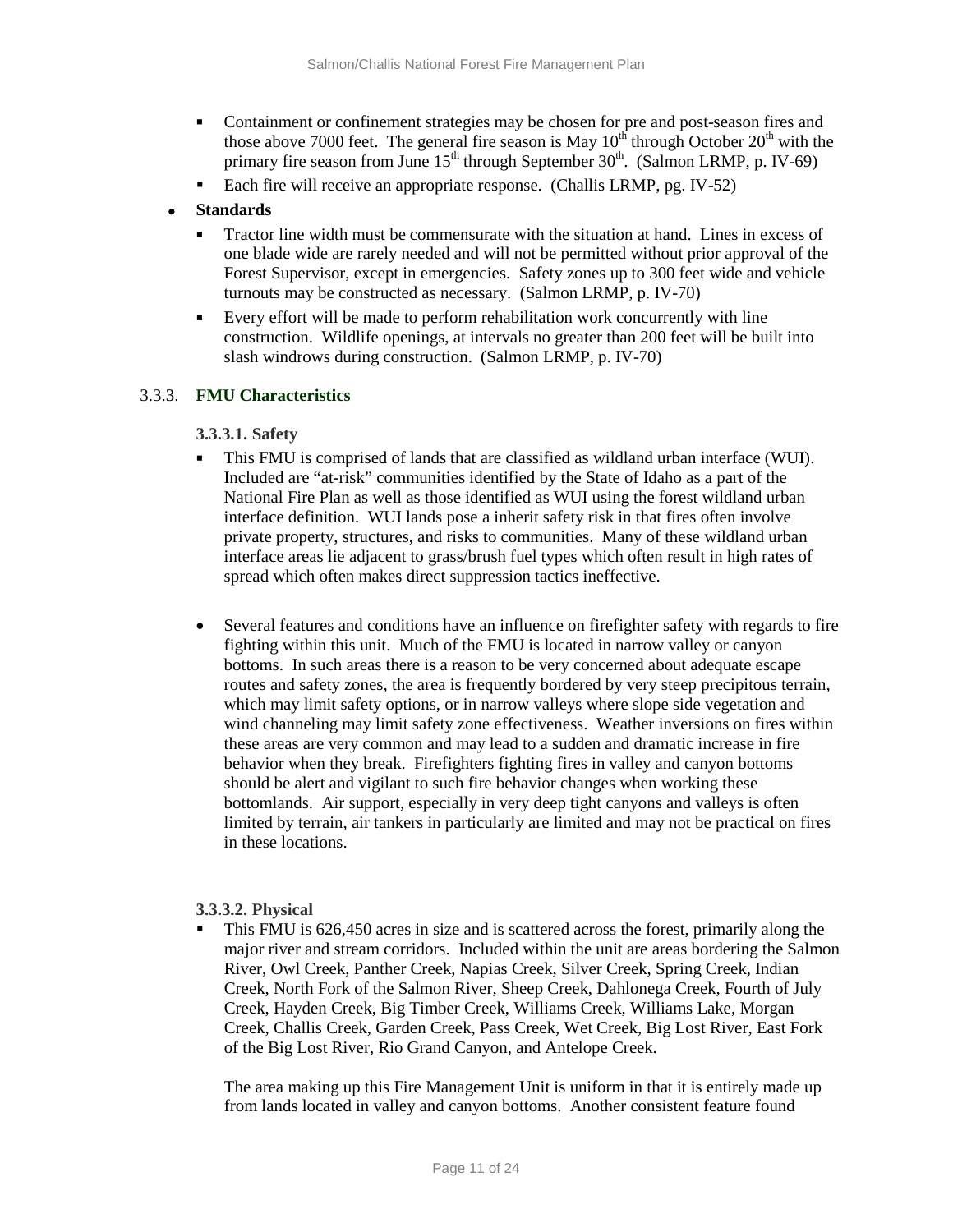throughout much of the Unit is the presence of year round streams or rivers with associated riparian zones.

The specified suppression strategy for fires occurring within this area is full suppression. Fire management direction comes from either the Challis National Forest or Salmon National Forest Land and Resource Management Plans (Challis LRMP p.IV-8, Salmon LRMP p. IV-69).

#### **3.3.3.3. Biological**

 This Fire Management Unit is primarily located in valley bottoms; four basic vegetative conditions typify the area and can be used in a general way to describe anticipated vegetative conditions. The conditions are:

> Canyon bottoms with sparse vegetation primarily in the form of grass and shrubs. A narrow riparian zone exists along streams and Rivers.

Canyon bottoms dominated by a broad band of riparian vegetation types including cottonwood and willow thickets

Forested canyon bottoms with a narrow band of riparian vegetation giving way to coniferous forest stands including ponderosa pine, Douglas fir lodgepole pine or mixed stands

Altered forest or rangelands where natural vegetation has been removed or modified as a result of agriculture, habitation, mining, road construction or other human activities.

Major variation in the vegetation type across the unit can be attributed to differences in annual precipitation. Altered vegetation conditions are primarily found outside of the unit on privately owned lands, but do exist within the unit on sites of former homesteads and in areas were mining has occurred.

#### **3.3.3.4. Resources**

- A number of sensitive plants potentially occupy the area. These include both Forest Service designated sensitive species as well a species listed by the US Fish and Wildlife Service under the provisions of the Endangered Species Act. Fire managers should consider these plant species when planning and implementing fire suppression, prescribed fire or other fuel treatment activities.
- Rivers and streams within the FMU provide important habitat for a variety of fish species. Anadromous, native and introduced fish species can be found in the Salmon River and its tributaries and the tributaries of the Lemhi River within the unit. Native and introduced fish species inhabit the Big Lost Rivers and tributaries as well as the included tributaries of the little Lost River.

NOAA Fisheries and the US Fish and Wildlife Service list several sensitive species of fish that occupy waters within the unit. NOAA Fisheries listing includes: *Oncorhynchus tshawytscha* (Chinook Salmon) listed as threatened, *Oncorhynchus mykiss* (Steelhead trout) listed as threatened, *Oncorhynchus nerka* (Sockeye Salmon) listed as endangered. US Fish and Wildlife Listing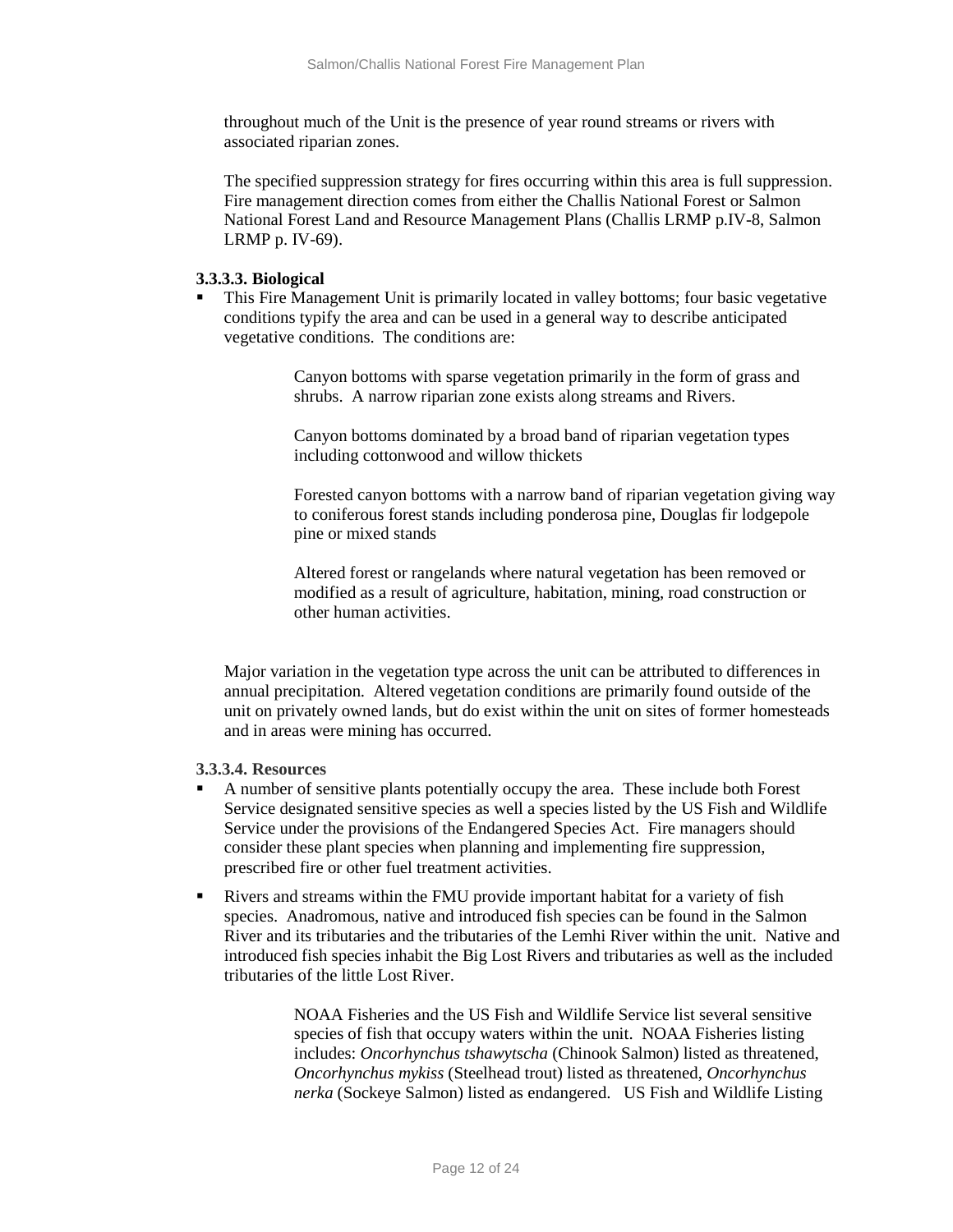includes; *Salvelinus confluentus* (Bull Trout) listed as threatened and *Oncorhynchus clarki lewisi* (Westslope Cutthroat Trout) considered for listing but determined to be not warranted.

 Wildlife habitat within the Fire Management Unit is moderately to highly altered as a result of human activities associated with habitation, agriculture, mining, logging and transportation. This has resulted in some wildlife displacement particularly for the more sensitive species. Some wildlife still inhabit the area especially the riparian zones along streams while transient occupation by even some of the most sensitive species is possible. Waterways and riparian zones remain critically important to wildlife in the area. A number of sensitive and threatened or endangered species potentially occupy portions of the area either as resident or transient populations. Managers should consider the impacts on such wildlife species when planning and implementing fire suppression, prescribed fire or other fuel treatment activities within the unit.

> The US Fish and Wildlife Service recognizes four wildlife species with potential habitat in the area as threatened or endangered species, these include: *Canis Lupus* (gray wolf) listed as endangered (Note: The USFWS has reintroduced gray wolf into the area, the reintroduced population is declared an experimental non-essential population but is indistinguishable from the listed population). *Haliaeetus leucocephalus* (bald eagle) listed as threatened, *Lynx canadensis* (Canada lynx) listed as threatened and *Ursus arctos horribilis* (Grizzly bear) listed as threatened. A fifth species living in the area, *Falco peregrinus* (Peregrine falcon), was de-listed as an endangered species in 1999.

• Real property within the Fire Management Unit is of high concern. This property consists primarily of structures, Infrastructure and improvements.

There are three primary types of structures located within the unit:

- o Forest Service administrative structures such as fire guard stations, and recreation related structures including rental cabins and support facilities such as restrooms at recreation sites;
- o Structures connected to mining activities, these range from large very expensive buildings to small sheds. Heavy equipment is often stored at these locations and constitutes a related concern;
- o Structures on private lands in holdings or on lands in close proximity to the forest, these include communities, businesses, ranches, homes and summer cabins.

Developed infrastructure is widely scattered across the unit. Included in this category of real property are such things as power transmission lines, telephone lines, and highway bridges.

Improvements are also are widely scattered and include such things as spring improvements, fence lines, corrals, trails, foot bridges, campgrounds, and picnic areas.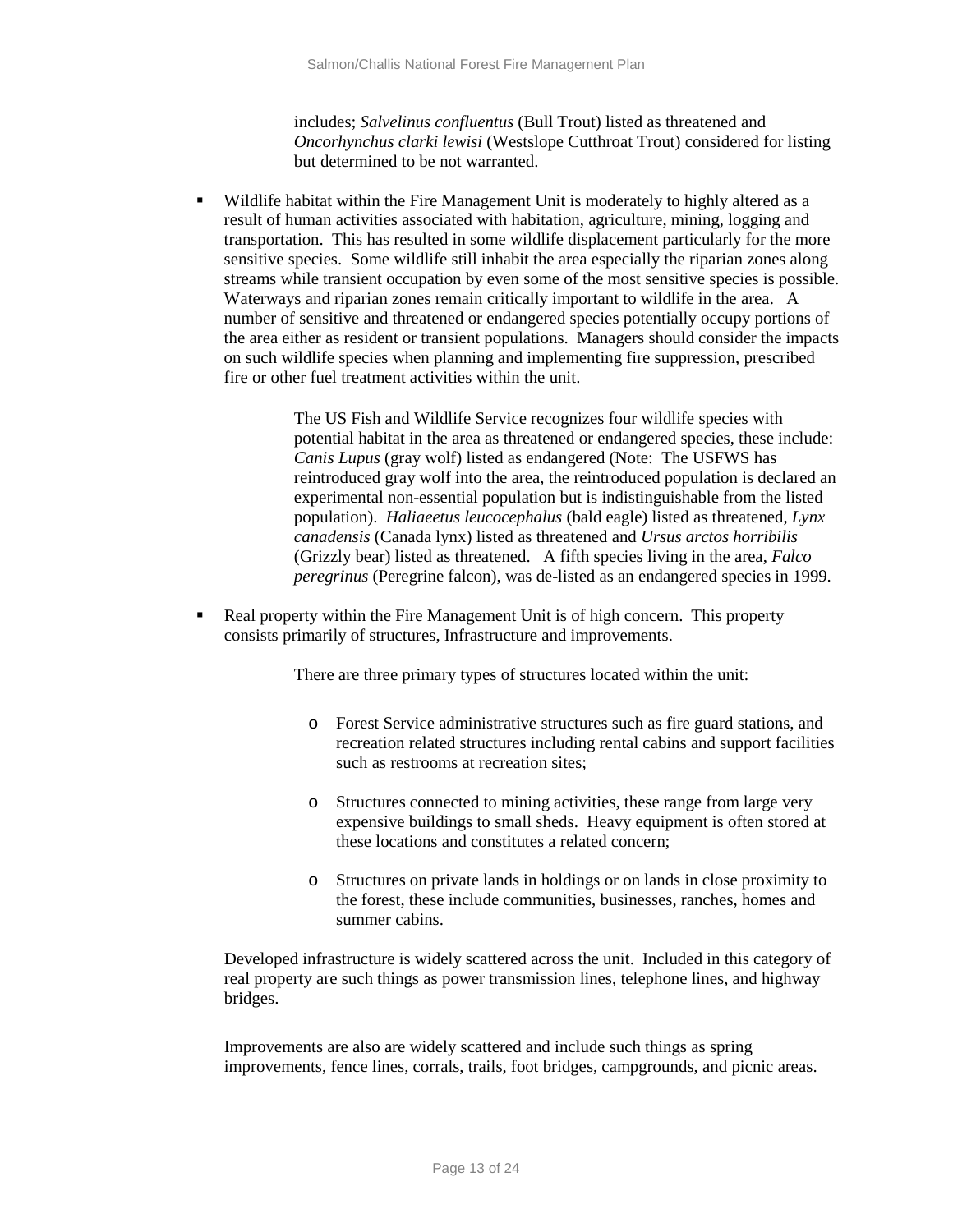The protection of real property is a concern both with suppression operations and with prescribed fire activities. Managers should consider potential impacts when planning and implementing fire management activities.

#### **3.3.3.5. Fire Behavior**

 The area making up this Fire Management Unit is uniform in that it is entirely made up from lands located in valley and canyon bottoms. Another consistent feature found throughout much of the Unit is the presence of year round streams or rivers with associated riparian zones. A moist microclimate contributing to elevated fuel moistures is associated with these bodies of water and riparian zones. This moisture has a retarding effect on fire and under most conditions results in reducing fire behavior. Because of this effect on fire behavior, valley and canyon bottom are often considered ideal places for fire line location. This may or may not always be the case and a number of related considerations should be evaluated prior to making such a determination. Terrain influenced weather is common within this FMU, differential heating resulting in the development of local up slope/up valley breezes is very common especially during the summer months. Valley topography in the area also tends to channel winds and often results in local wind conditions far different from those predicted in general area fire weather forecasts. Fires that start within this Fire Management Unit commonly burn out of the Unit and up hill into the surrounding mountains in such cases; the effect of slope on spotting outside of the Unit can affect the behavior of the fire within the Unit. Most of the lands within this Unit are in close proximity to human habitation therefore; wildland urban interface issues almost always influence strategic and tactical thinking with regards to fires burning within the unit. Topography within this Fire Management Unit limits spotting. Normally the lack of elevational differences from place to place limits the distance that firebrands are likely to travel, this couples with the relatively moist conditions found along the streams and rivers make long range spotting less common. Topographically related problems can be encountered from spotting within the Unit from fire activity on the adjacent mountain slopes bordering them. Fires have spread from these locations to inside the Unit both as a result of lofted firebrands as well as from rolling materials.

## **3.3.3.6.** W**eather**

 The climate within the Fire Management Unit is consistent with valley bottom weather patterns in Central Idaho. Precipitation is light with average annual precipitation ranging from 7.4 inches per year to 15 inches. The majority of annual precipitation occurs during late fall through early spring months however; summer thunderstorms may also bring intense short duration periods of precipitation to the area, occasionally in significant quantities. Fall, winter and early spring precipitation may come in the form of rain or snow; snow pack development is uncommon in the area. Representative weather stations in Salmon, Challis and Stanley Idaho provide 70-year precipitation average of: 9.12 inches, 7.4 inches and 14.33 inches respectively. Temperatures are cool in the winter and warm in the summer, the January mean average winter temperature at Salmon, Challis and Stanley is 18°, 20° and 13° degrees respectively. The July mean average summer temperature at these three stations is  $68^{\circ}$ ,  $68^{\circ}$  and  $57^{\circ}$  respectively. The upper air wind pattern in the area is dominated by westerly winds however; surface winds are heavily influenced by topography with wind funneling very common. A number of canyons and valleys in the unit are aligned with the predominant winds and this has a marked influence on fire behavior. Local winds are also influenced by surface heating so up slope/up valley breezes are common during the summer months.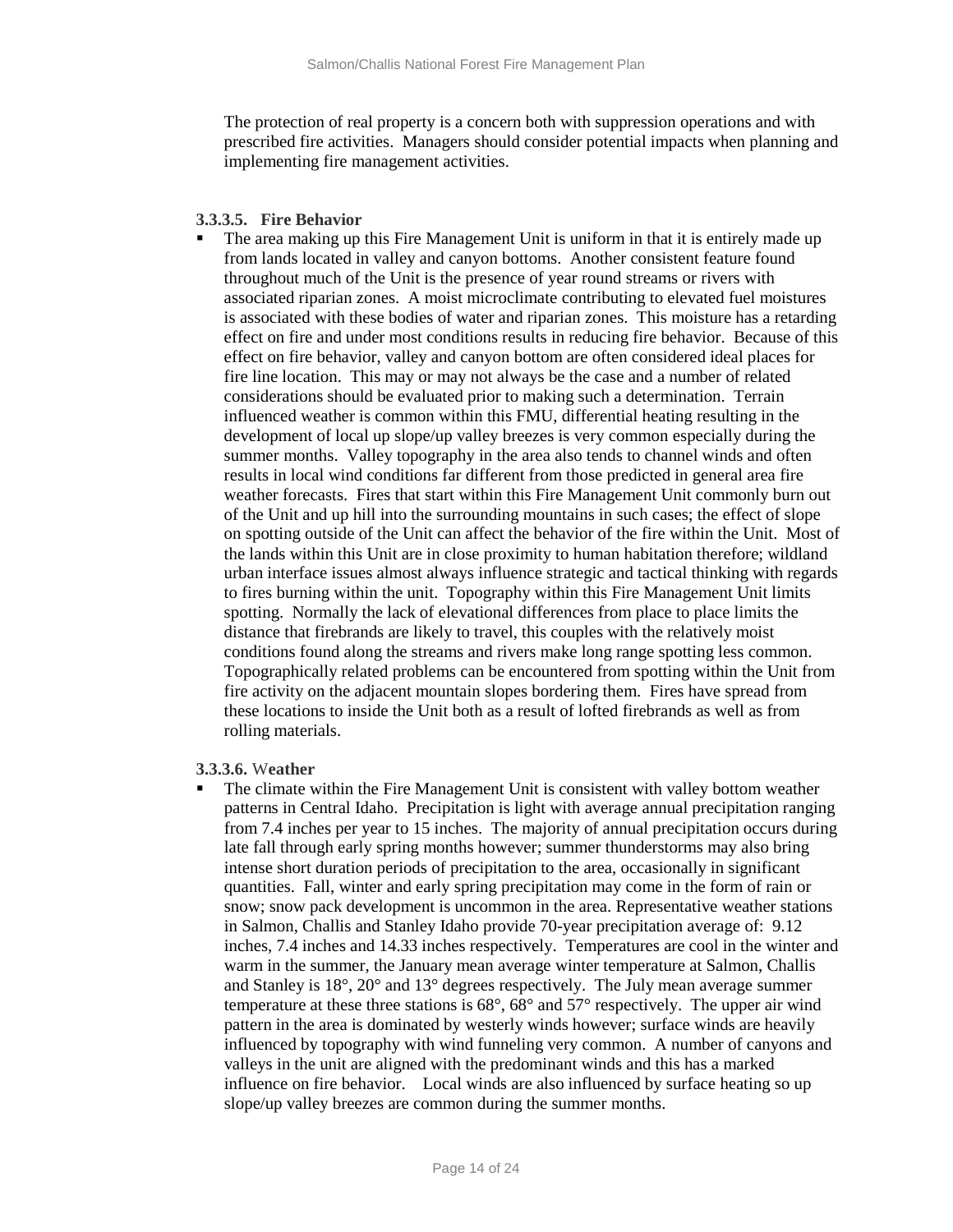# 3.4.1. **FMU 3 Snap Shot**

- FMU Number: Fire Management Unit 3 (**Suppression-Non-WUI)**
- Fire Behavior Indicator: Burn Index
- NFDRS Weather Station: Central Idaho Mountain and Desert/Range SIGs
- Acres/Agency: 2,040,315 acres
- Predominant Vegetation Types: Vegetation within the Suppression Non-WUI FMU ranges from dry grass/shrub types in the lower elevations to dry Douglas fir and ponderosa types at the mid elevations, and as elevation again increases more the vegetation turns to lodgepole pine and sub-alpine fir. At lower elevations south facing slopes are generally dominated by grass/shrub fuels intermixed with open stands of ponderosa pine and Douglas fir while north, facing slopes are characterized by more closed stands of Douglas fir. In recent years the mid to high elevation timber types have been affected by insects and currently a high percentage of the Douglas fir and Lodge Pole pine is dying and becoming available to burn.
- Unit: Management of this FMU is primarily the responsibility of the North Fork, Salmon/Cobalt, Challis, Lost River, Yankee Fork and Leadore Ranger Districts of the Salmon/Challis National Forest.
- Duty Officer: Local Duty Officers from the North Zone, South Zone and Forest level Duty **Officer**
- IA Dispatch Office: Central Idaho Coordination Center
- Communities adjacent or within FMU: This FMU encompasses a large area throughout most of the forest, however nearly all of the communities lie within the Suppression WUI FMU. This FMU does not contain any actual communities; however, it does contain many areas of private land in holdings, and areas of high recreational use.
- LMP options available for AMR: Suppress with limited options for appropriate response to escaped fires base on resources values, and costs.
- Special safety considerations: Structures on isolated private lands, and private citizens around recreation areas.

# 3.4.2. **FMU Guidance**

## • **Desired Conditions**

- Appropriate suppression response will be made on all wildfires on all management areas. Pre-suppression and fuel abatement activities will be carried out where appropriate and as possible with budgetary limitations. Intensity of suppression activities will be weighed against cost of suppression and potential for resource damage. Fire management within wilderness will include the use of fire to restore and perpetuate natural ecosystems. (Salmon LRMP, p.III-4)
- Maintain fire suppression capabilities which allow an appropriate suppression response to all wildfires. (Challis LRMP, p.IV-8)
- **Objectives**
	- Provide fire suppression action on all wildfires, which is cost effective and protects life and property. To the extent of the suppression will be based on resorce values, costs, burning conditions, safety, and protection of private property, spread potential, and fire organization availability. (Challis LRMP, p. IV-8)
	- **Provide a level of protection from wildfire that is cost efficient and that will meet** management objectives for the area considering the following; values of resources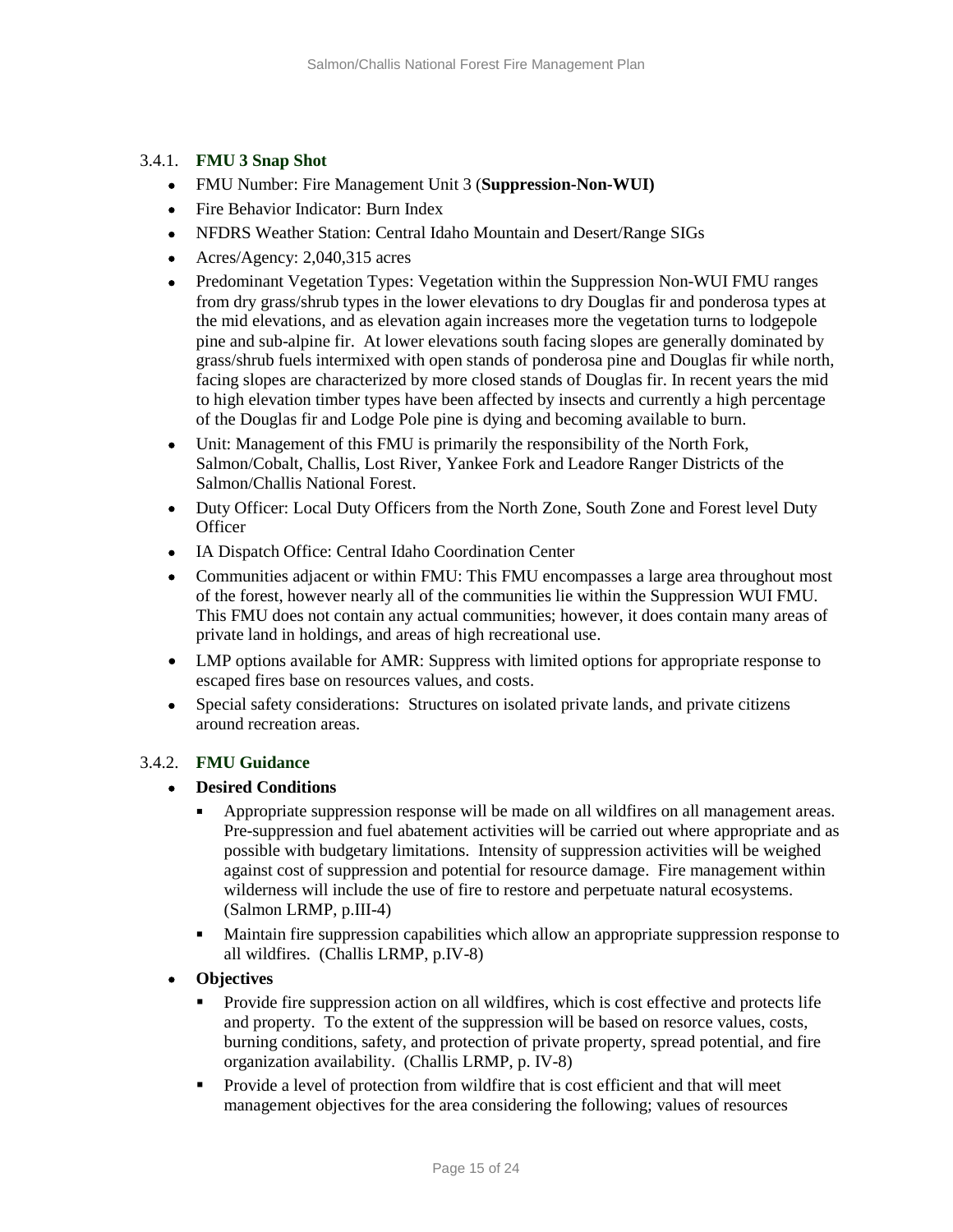threatened, probability of fire occurrence, weather conditions, cost of fire protection programs, social, economic, political, cultural, environmental, life and property concerns. (Salmon LRMP, p. IV-69)

- **Guidelines** 
	- Control will be the suppression strategy during fire season on all fires that occur below 8000 feet outside the FC-RONR Wilderness (Salmon LRMP, p.IV-69)
	- Containment or confinement strategies may be chosen for pre and post-season fires and those above 7000 feet. The general fire season is May  $10^{th}$  through October  $20^{th}$  with the primary fire season from June  $15<sup>th</sup>$  through September  $30<sup>th</sup>$ . (Salmon LRMP, p. IV-69)
	- Each fire will receive an appropriate response. (Challis LRMP, pg. IV-52)
- **Standards** 
	- Tractor line width must be commensurate with the situation at hand. Lines in excess of one blade wide are rarely needed and will not be permitted without prior approval of the Forest Supervisor, except in emergencies. Safety zones up to 300 feet wide and vehicle turnouts may be constructed as necessary. (Salmon LRMP, p. IV-70)
	- Every effort will be made to perform rehabilitation work concurrently with line construction. Wildlife openings, at intervals no greater than 200 feet will be built into slash windrows during construction. (Salmon LRMP, p. IV-70)

# 3.4.3. **FMU Characteristics**

## **3.4.3.1. Safety**

- All of the hazards that are common to the wildland fire environment including snags, steep slopes, driving hazards, heavy fuels etc. exist in this FMU.
- Special attention should be given to snags and other hazards associated with the mortality of the timber due to the insect outbreak in this FMU.

## **3.4.3.2. Physical**

 This Fire Management Unit is 2,040315 acres in size. The area includes most of the upland area of the Salmon National Forest and Challis National Forest. Mountain Ranges dominate this Fire Management Unit and these mountain ranges can be used to describe the area. Included in the FMU is the Southern end of the Bitterroot Range, the Southern part of the Beaverhead Range, The Salmon River Mountain Range except for the portion included in the Frank Church River of No Return Wilderness, the upper northeastern quarter and entire northern half of the Lemhi Range, the Lost River Range, the White Knob Mountains and the eastern portions of the Boulder Mountains and Pioneer Mountains.

This Fire Management Unit encompasses the majority of non-wilderness lands managed under the provisions of the Salmon National Forest and the Challis National Forest Land and Resource Management Plans. These plans specify the suppression of all wildland fires as the primary fire management strategy for use within the FMU with considerations to be given for cost, resource values and safety.

## **3.4.3.3. Biological**

 Vegetation tends to vary both across the area and with elevation. In general terms, the lower elevations areas within the FMU especially those along the Salmon, Lemhi,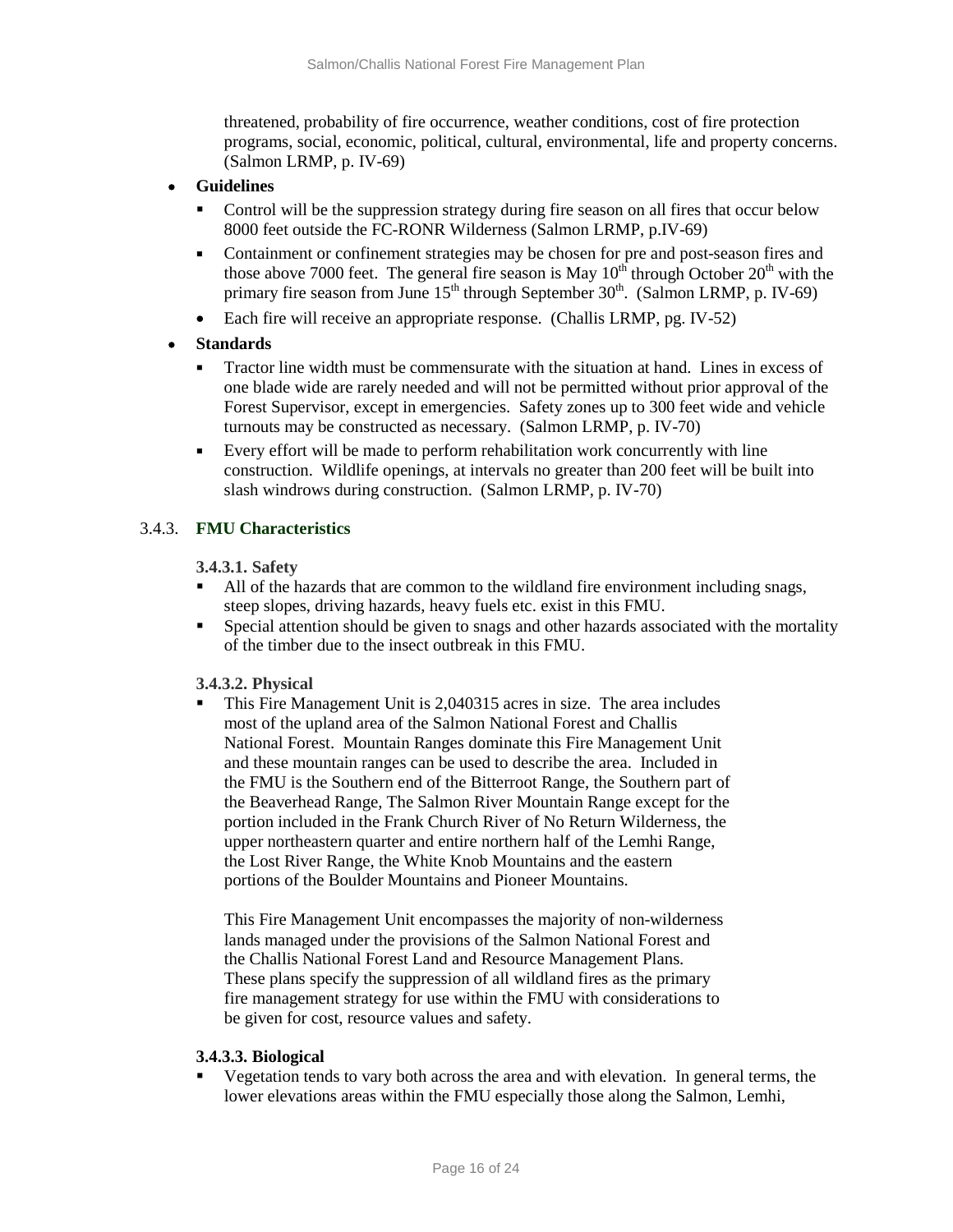Pahsimeroi, Big Lost and Little Lost Rivers tend to be dominated by open grass and shrub zone. With an increase in elevation this gives way to broken conifer, continuous conifer, alpine and barren rock vegetative zones. The northern part of the Fire management Unit tends to be more heavily forested that the southern end of the Unit. On the southern end, especially in those area south of Challis, within the White Knob, Boulder and Pioneer mountains the continuous forest zone gives way to a more open sagebrush steppe with scattered stands of aspen, Douglas fir and lodgepole pine in draws and on northern exposures.

#### **3.4.3.4. Resources**

- Fire managers should consider both noxious weeds and sensitive plant species when planning and implementing fire suppression and prescribed fire activities. A number of sensitive plants potentially occupy the area. These include both Forest Service designated sensitive species as well as species listed by the US Fish and Wildlife Service under the provisions of the Endangered Species Act.
- Streams and lakes within the FMU provide important habitat for a variety of fish species. Anadromous native and introduced fish species can be found in the Salmon River and its tributaries. Native and introduced fish species inhabit the Big and Little Lost Rivers tributaries. Fish are also present in many of the mountain lakes found throughout the unit. Most lake fish have been stocked through a program to introduce game fish to lakes in the area.

In addition the above, the following sensitive anadromous fish species listed by NOAA Fisheries as threatened or endangered species are found in the Salmon River and tributaries, *Oncorhynchus tshawytscha* (Chinook Salmon) listed as threatened, *Oncorhynchus mykiss* (Steelhead trout) listed as threatened and *Oncorhynchus nerka* (Sockeye Salmon) listed as endangered. The following sensitive fish species listed by the US Fish and Wildlife Service as threatened or Endangered species are found within the area, *Salvelinus confluentus* (Bull Trout) listed as threatened, and *Oncorhynchus clarki lewisi* (Westslope Cutthroat Trout) considered for federal listing but determined to be not warranted.

 A number of sensitive animals occupy the area including a number of Forest Service designated sensitive species and several species that US Fish and Wildlife Service have listed under the Endangered Species Act. Managers must consider impacts on such animal species when planning and implementing fire use or fire suppression activities within the Fire Management Unit.

> The US Fish and Wildlife Service recognize 4 animal species with potential habitat in the area as threatened or endangered, these include: *Canis Lupus* (gray wolf) listed as endangered (Note: The USFWS has reintroduced gray wolf into the area, the reintroduced population is declared an experimental nonessential population but is indistinguishable from the listed population), *Haliaeetus leucocephalus* (bald eagle) listed as threatened, *Lynx canadensis* (Canada lynx) listed as threatened, *Ursus arctos horribilis* (Grizzly bear) listed as threatened and *Falco peregrinus* (Peregrine falcon) de-listed as an endangered species in 1999.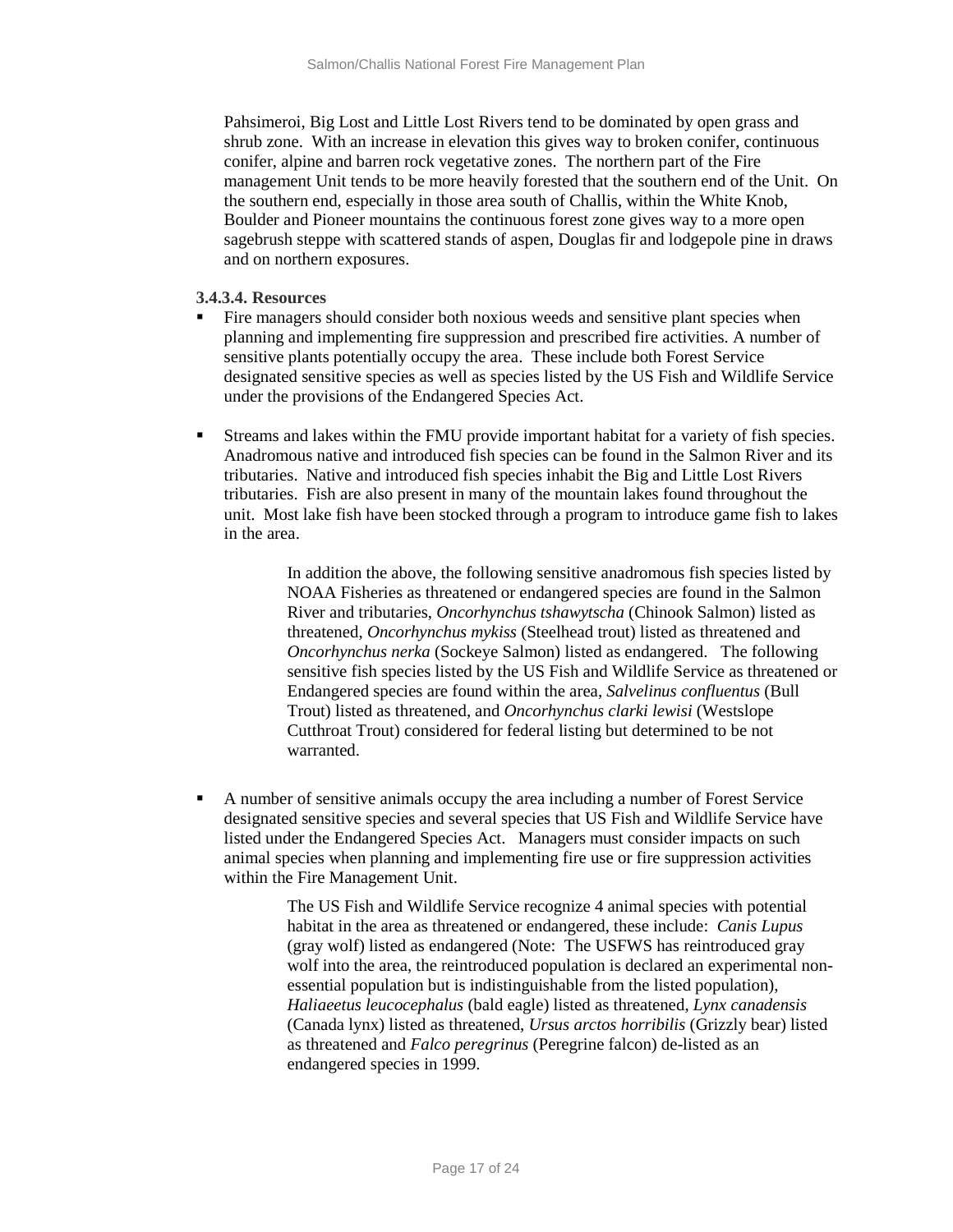Cultural resources found in the unit consist of both prehistoric and historic items, sites and structures. Prehistoric resources include artifacts and sites associated with Native American hunting, gathering, daily life and religious activities. This includes such things as campsites, lithic scatter areas, hunting blinds, rock art, and areas along major streams with noticeable depressions. Historic resources of cultural significance are primarily associated with early use and travel in the area and include both standing buildings and ruins of such things as ranches, homesteads, mines and hunting camps. In close association with buildings are trails, roads and artifacts of daily life including  $19<sup>th</sup>$  and  $20<sup>th</sup>$  century human burial sites.

> Two areas with special historical interest in the area include parts of the Custer Motorway a former toll road constructed in 1879 for access to the Yankee Fork goldfields and portions of the Lewis and Clark Trailed used by the Lewis and Clark Expedition when traveling through Idaho in 1805. Lemhi Pass, the site where the Lewis and Clark Expedition first entered Idaho, is included within the Fire Management Unit and is listed as a historic site on the National Register of Historic Places.

• Real property within the Fire Management Unit is of moderate concern. This property consists primarily of structures, Infrastructure and improvements.

There are three primary types of structures within the unit:

- o Forest Service administrative structures such as fire guard stations, fire lookouts and related structures including rental cabins and support facilities such as restrooms at recreation sites.
- o Structures connected to mining activities, these range from large very expensive buildings to small sheds. Heavy equipment is often stored at these locations and constitutes a related concern.
- o Structures on private in holdings or on lands in close proximity to the forest; these are normally ranches, homes, businesses and summer cabins.

Infrastructure are widely scattered across the unit and includes such things as power transmission lines, telephone lines and relay towers, radio relays, highway bridges and aviation navigational aids such as the Salmon VOR site.

Improvements are also are widely scattered and include such things as spring improvements, fence lines, corrals, trails, foot bridges, campgrounds, and picnic areas.

## **3.4.3.5. Fire Behavior**

 The area making up this Fire Management Unit is widespread and non-contiguous because of this fire behavior can vary greatly throughout the FMU. Terrain influenced weather is common within this FMU, differential heating resulting in the development of local up slope/up valley breezes is very common especially during the summer months. Valley topography in the area also tends to channel winds and often results in local wind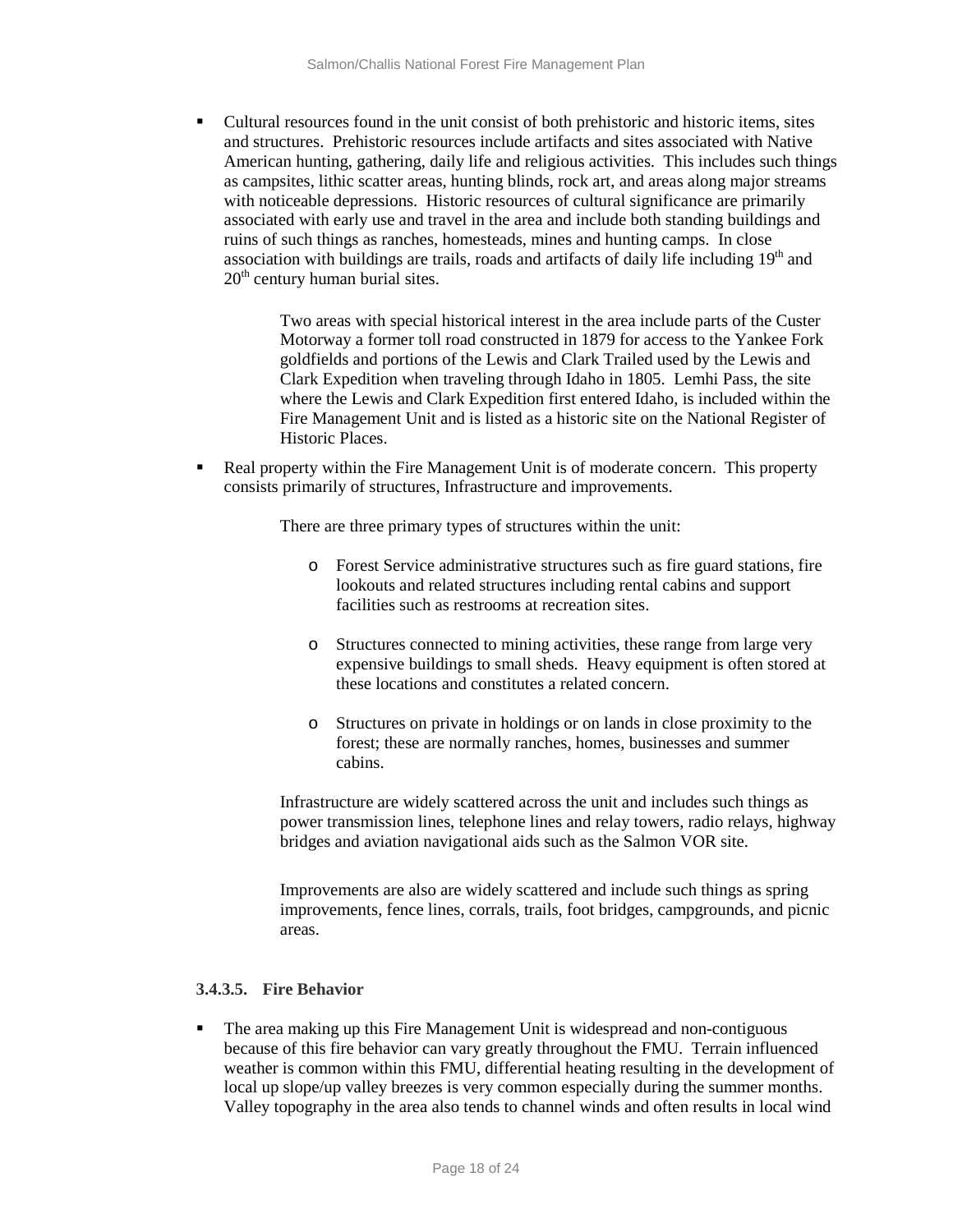conditions far different from those predicted in general area fire weather forecasts. Topography within this Fire Management Unit creates spotting concerns since the entire FMU is dominated by steep slopes and mountainous terrain. These steep slopes create many areas of great elevation differences which increases spotting potential. Other topographic related problems can be encountered in the form of rolling firebrands, slope driven fire runs, and high rates of spread associated with up valley winds aligning with slopes in the drainages. Much of this FMU could be classified as a fuel model 10 which lends itself to high BTU's and control difficulties due to the amount of ground work needed to establish control lines.

#### **3.4.3.6.** W**eather**

 The climate of the area varies both as a result of topography as well as geographic location across the landscape. The majority of annual precipitation occurs during from late fall through early spring months however; summer thunderstorms may also bring intense short duration periods of precipitation to the area, occasionally in significant quantities. Much of the precipitation falls in the form of snow and annual snow packs, which persist into late May or early June, are common. The Beaverhead, Lemhi and Lost River Ranges tend to receive slightly more annual precipitation during the summer months than the rest of the Forest as a result of summer monsoonal thunderstorm patterns. Precipitation in the winter and early spring is normally in the form of snow. Snow packs commonly develop in the upland areas and often persist into late May or early June. The average annual precipitation totals range from 20 inches to 60 inches. The average mean summer temperature range from 68° at Kriley Creek RAWS station on the northern end of then unit to 54° at Cooper Basin RAWS station on the southern end of the unit. The average mean winter temperatures range from 22° at the Kriley Creek RAWS and 14°at the Copper Basin RAWS. Wind patterns in the area are dominated by the westerly winds however the topography interacts with these winds and may modify wind direction locally. Local winds are also influenced by surface heating so up slope/up valley breezes are common during the summer months.

## 3.5.1. **FMU 4 Snap Shot**

• FMU Number: Fire Management Unit 4 (**Non-Wilderness Fire Use)**

This FMU is characterized by four separate areas within the Challis portion of the forest that we once being considered for wilderness designation. Each one of the four areas are defined by a specific management area within the Challis LRMP. They are:

- **Borah Peaks (MA 16)** 
	- o Fire Behavior Indicator: Burn Index
	- o NFDRS Weather Station: Road Creek 101816, Mulkey Bar 101906, Copper Basin - 101804
	- o Acres/Agency: 156,220acres
	- o Predominant Vegetation Types: The diversity of vegetation produces a broad spectrum of life zones ranging from semi-arid shrublands to alpine rock/scree.
	- o Unit: Management of this FMU is primarily the responsibility of the the South Zone FMO and the Lost River Ranger District.
	- o Duty Officer: South Zone and Forest level Duty Officer
	- o IA Dispatch Office: Central Idaho Coordination Center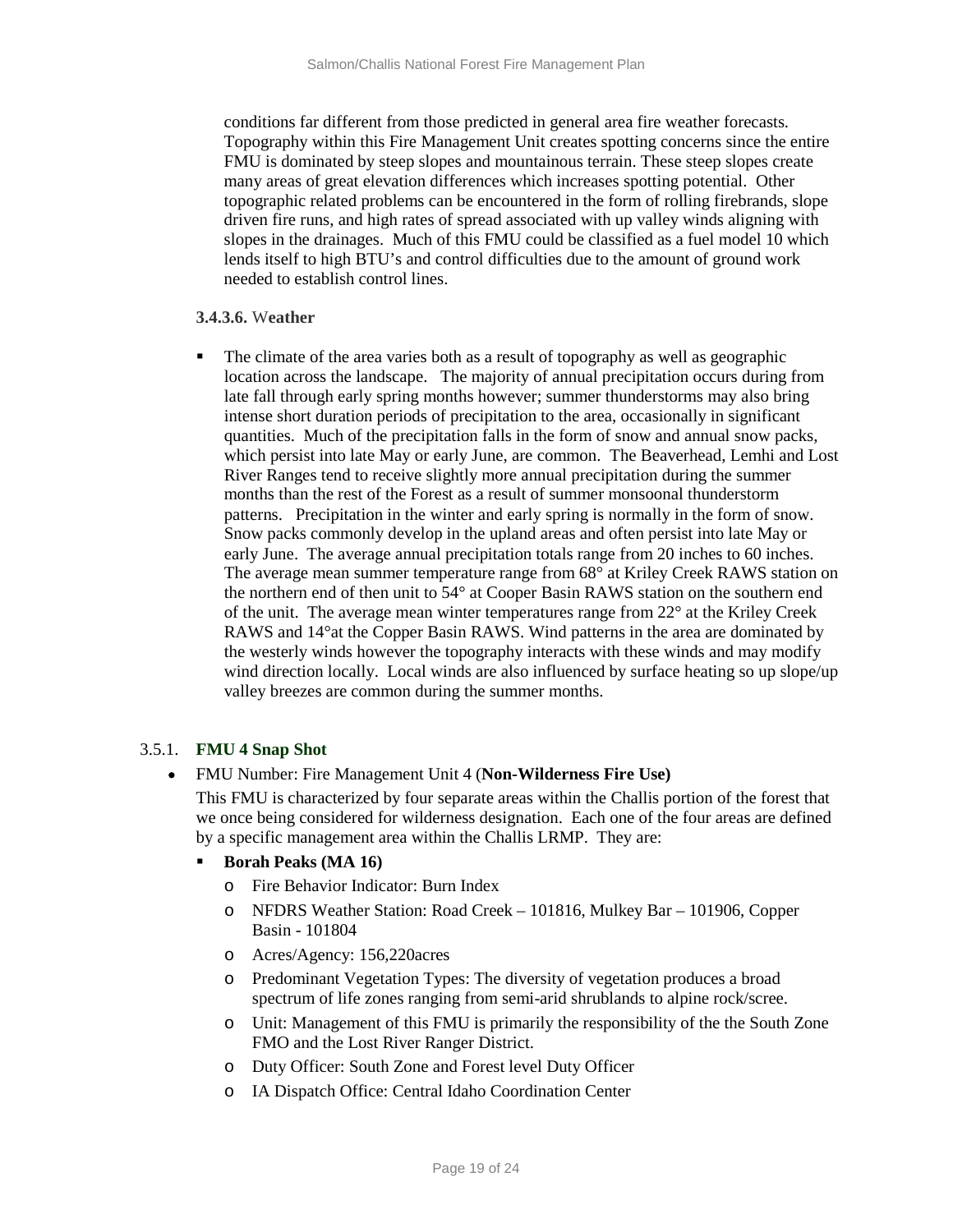- o Communities adjacent or within FMU: Mackay, Pahsimeroi Valley
- o LMP options available for AMR: Full range of fire management options are available for this management area.
- o Special safety considerations: The area is very rugged and terrain poses a threat to firefighter safety and makes suppression operations potentially expensive.

## **Pioneer Mountains (MA 11)**

- o Fire Behavior Indicator: Burn Index
- o NFDRS Weather Station: Road Creek 101816, Mulkey Bar 101906, Copper Basin - 101804
- o Acres/Agency: 245,972 acres
- o Predominant Vegetation Types: Douglas-fir and lodge pole pine scattered within a sagebrush and grass community
- o Unit: Management of this FMU is primarily the responsibility of the South Zone FMO and the Lost River Ranger District.
- o Duty Officer: South Zone and Forest level Duty Officer
- o IA Dispatch Office: Central Idaho Coordination Center
- o Communities adjacent or within FMU: Mackay
- o LMP options available for AMR: Full range of fire management options are available for this management area.
- o Special safety considerations: High rates of spread in the sagebruss and grass fuel types.

## **Seafoam (MA 2)**

- o Fire Behavior Indicator: Burn Index
- o NFDRS Weather Station: Ezra Creek 101314, Bonanza 101801, Little Creek 101805
- o Acres/Agency: 37,684 acres
- o Predominant Vegetation Types: Douglas-fir, Subalpine fir
- o Unit: Management of this FMU is primarily the responsibility of the the South Zone FMO and the Middle Fork District.
- o Duty Officer: South Zone and Forest level Duty Officer
- o IA Dispatch Office: Central Idaho Coordination Center
- o Communities adjacent or within FMU: None
- o LMP options available for AMR: Full range of fire management options are available for this management area.
- o Special safety considerations: Heavy fuel loading and extreme fire behavior

## • **Furnace Creek (MA 23)**

- o Fire Behavior Indicator: Burn Index
- o NFDRS Weather Station: Ezra Creek 101314, Bonanza 101801
- o Acres/Agency: 12,975 acres
- o Predominant Vegetation Types: Douglas-fir, Lodge pole pine
- o Unit: Management of this FMU is primarily the responsibility of the North Zone FMO and the Salmon/Cobalt Ranger District.
- o Duty Officer: North Zone and Forest level Duty Officer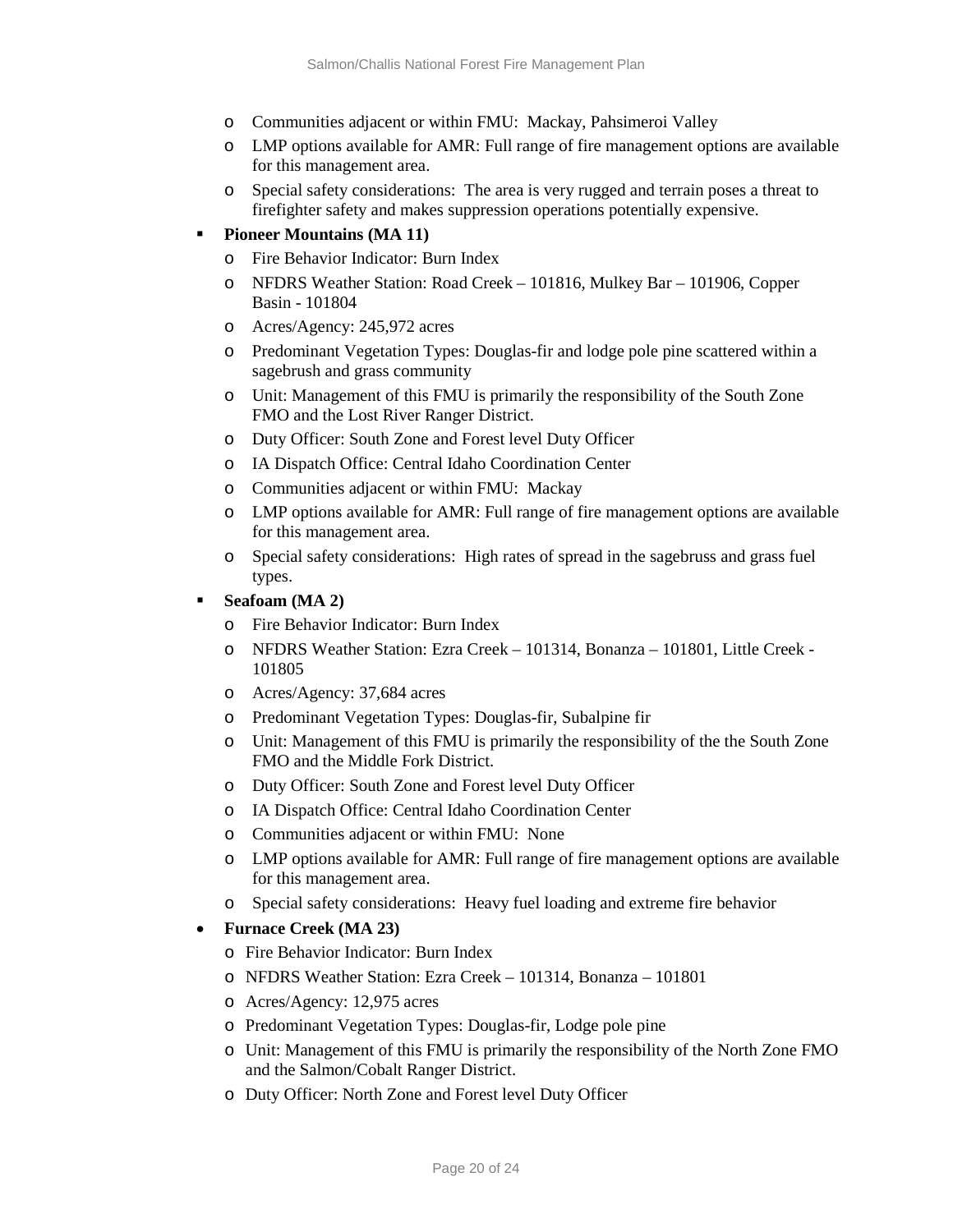- o IA Dispatch Office: Central Idaho Coordination Center
- o Communities adjacent or within FMU: Myers Cove
- o LMP options available for AMR: Full range of fire management options are available for this management area.
- o Special safety considerations: Heavy fuel loading, continuous fuels and potential for extreme fire behavior

## 3.5.2. **FMU Guidance**

## • **Desired Conditions**

- Maintain fire suppression capabilities, which allow an appropriate suppression response to all wildfires. (Challis LRMP, p.IV-8)
- **Objectives**
	- **Provide fire suppression action on all wildfires which is cost effective and protects life** and property. To the extent of the suppression will be based on resorce values, costs, burning conditions, safety, protection of private property, spread potential, and fire organization availability. (Challis LRMP, p. IV-8)
- **Guidelines** 
	- **Borah MA direction** Within the recommended Borah Peaks Wilderness, use prescribed fire from unplanned ignitions to meet management objectives. Use unplanned ignitions outside recommended wilderness where cost effective. (Challis LRMP, p. IV-143)
	- **Pioneer MA direction** Within proposed wilderness, use prescribed fire from unplanned ignitions to meet management objectives. Use unplanned ignitions outside proposed wilderness where it is cost effective. (Challis LRMP, p. IV-113)
	- **Seafoam MA direction** Evaluate area for inclusion into the Frank Church River of No Return Wilderness Fire Management Plan (Challis LRMP, p. IV-57)
	- **Furnace Creek MA direction** Evaluate the area for the development of a fire management plan that would allow use of unplanned ignitions (Challis LRMP, p. IV-183)
- **Standards** 
	- Each fire will receive an appropriate response. (Challis LRMP, pg. IV-52)

## 3.5.3. **FMU Characteristics**

**3.5.3.1. Safety**

- All of the hazards that are common to the wildland fire environment including snags, steep slopes, driving hazards, heavy fuels etc. exist in this FMU. In addition, see "Special Safety Consideration" described above for each management area.
- **Special attention should be given to snags and other hazards associated with the mortality** of the timber due to the insect outbreak in this FMU.

## **3.5.3.2. Physical**

## **Borah Peaks Management Area**

The Borah Peak Management Area comprises the central one-third of the Lost River Mountain Range. The Double Springs Pass Road, Pass Creek Road, and other roads and trails leading off Highway 93 and Pahsimeroi Valley roads can easily reach its boundaries.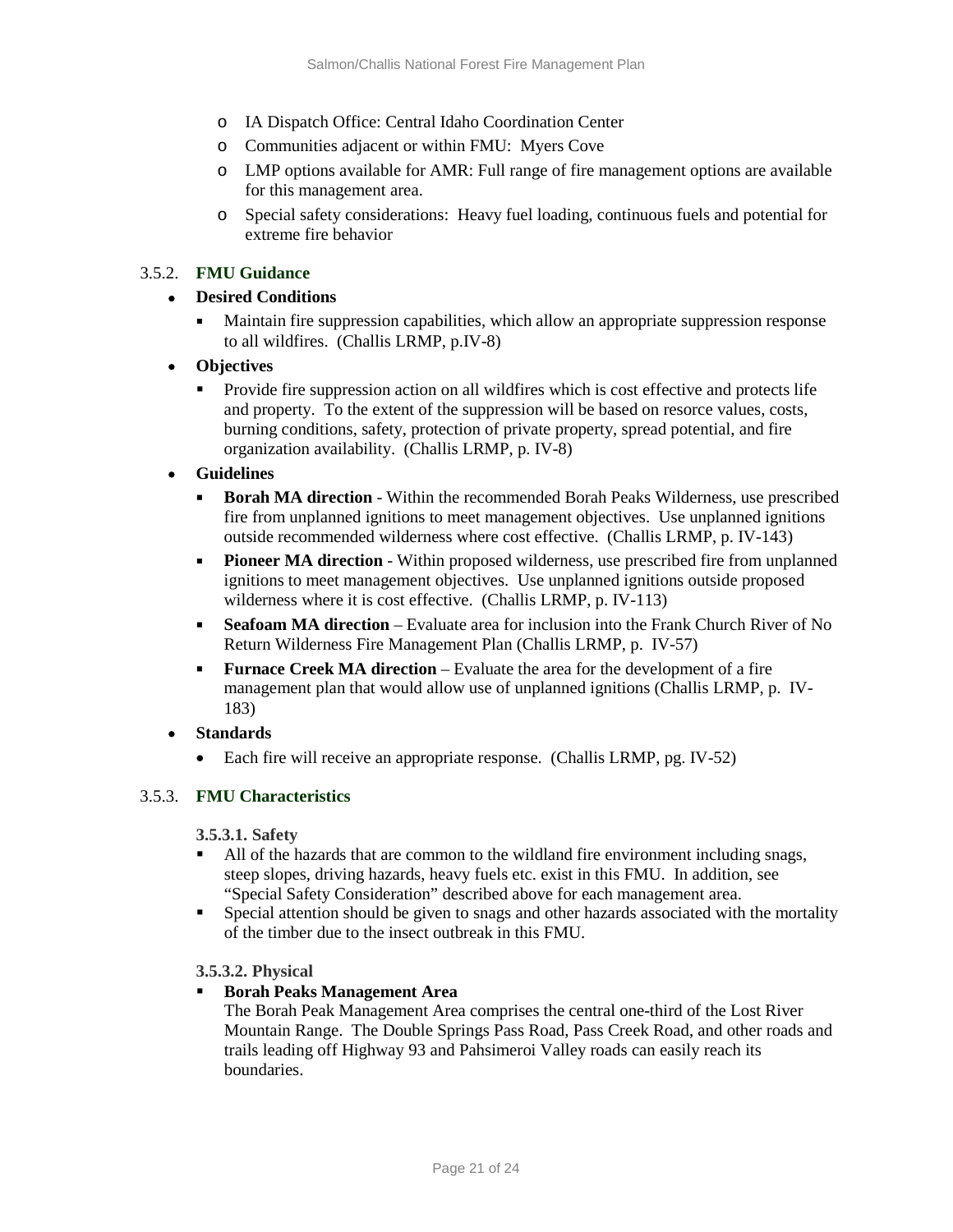This unit is characterized by high peaks, large cirque basins, steep slopes and narrow canyon bottoms below cirque basins, leading to alluvial fans. The area is very rugged, with outstanding geological features due to repeated glaciations. One of the most outstanding features is Borah Peak, the highest mountain in Idaho, reaching 12,655 feet in elevation.

#### **Pioneer Management Area**

The Pioneer Mountains Management Area lies between the Mackay Front Management Area and the Sawtooth National Forest with which it forms a common boundary. The Trail Creek Road in the north and the Cherry Creek Road from Antelope Creek and Highway 93 provide access, in the south. The road through Copper Basin connects the two routes.

The mountainous terrain varies from alpine basins, flats and benches, to rocky walls and mountain peaks. Glacial cirques with vertical relief of 3,000 to 4,000 feet are found at the base of many peaks. The Pioneer Range is the second highest in Idaho with Hyndman Peak exceeding 12,000 feet. There are gently, rolling hills in the eastern portion of the area.

#### **Seafoam Management Area**

The Seafoam Management Area is an exclusion surrounded by wilderness in the southwest corner of the Frank Church—River of No Return Wilderness. It is surrounded by lands administered by the Salmon- Challis National Forests. Highway 21 and the Forest Service system road provide access over Vanity Summit.

Elevations run from 6,000 to 9,300 feet with steep slopes, high rocky peaks, deep valleys, and glaciated cirque basins characterizing the area. The western border of the area fringes on some high mountain lakes that offer good scenic quality. Vegetation varies from Douglas-fir/pine grass to subalpine fir types above 6,000 feet. The area is classified as a grand fir/Douglas-fir ecosystem.

#### **Furnace Creek Management Area**

The Furnace Creek Management Area is located along the northern boundary of the Forest adjacent to the Frank Church—River of No Return Wilderness and the Salmon-Challis National Forests. The area is roadless with the exception of the poorly maintained road along Camas Creek, which forms this unit's western boundary. This road originates at Meyers Cove.

The topography ranges from gentle slopes of benches and bottomlands to near vertical headwalls in cirque basins. The Furnace Creek watershed is entirely within and comprises the majority of this Management Area. Elevations rise in excess of 9,000 feet.

#### **3.5.3.3. Biological**

Vegetation tends to vary throughout the FMU due to the wide spread geographic location of each management area.

#### **Borah Peaks Management Area**

The diversity of vegetation produces a broad spectrum of life zones ranging from semiarid shrub lands to alpine rock/scree. Several vegetation types are present, including sagebrush and grass, mountain mahogany, spruce, subalpine fire, whitebark pine, and Douglas fir. The steep slopes and high mountaintops and ridges provide a scenic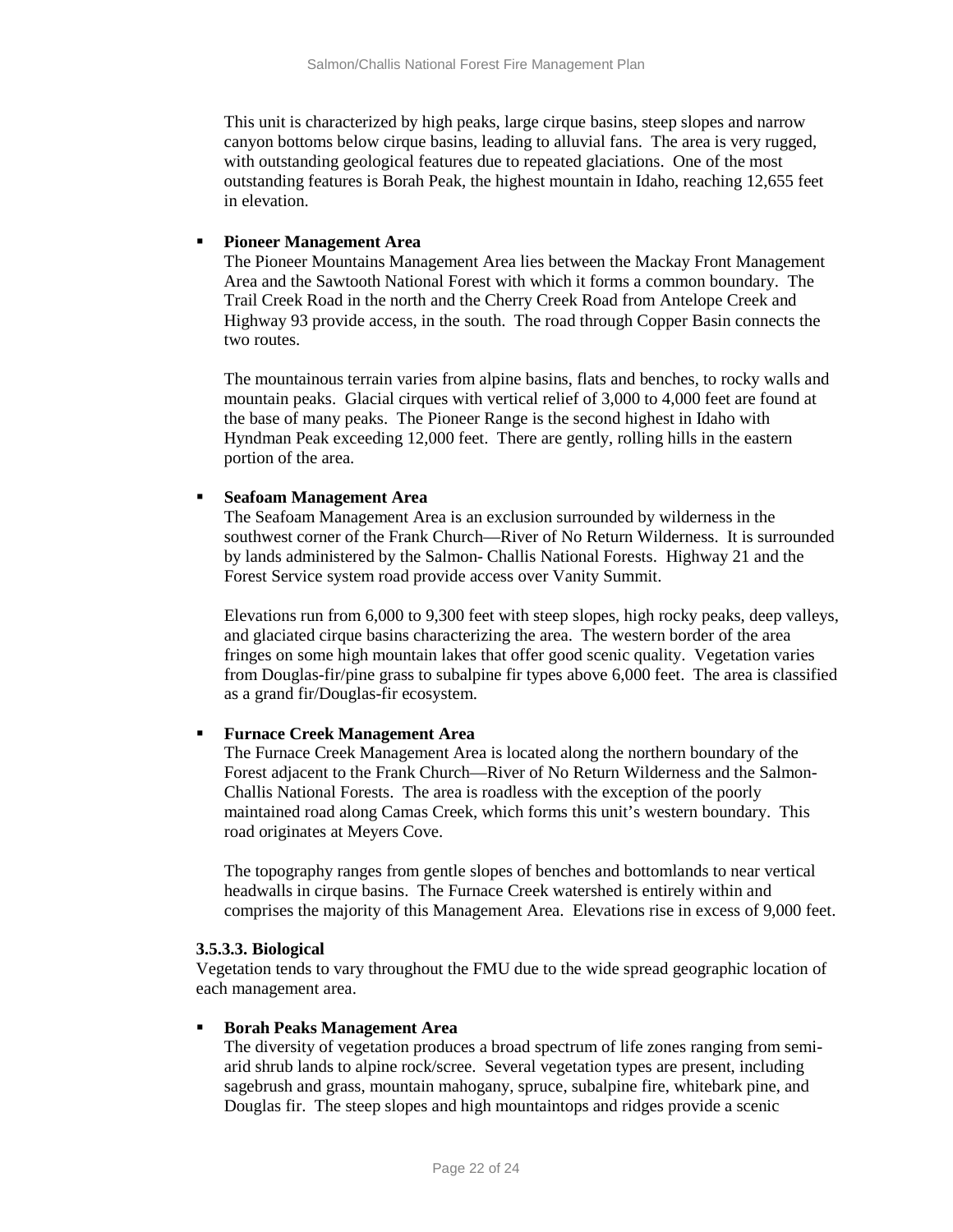backdrop to the valley ranches and communities. The surrounding valleys include irrigated hayfields and pastures, and riparian willow/cottonwood plant communities.

#### **Pioneer Management Area**

Vegetation at the lower elevations consists of Douglas fir and lodge pole pine scattered within a sagebrush and grass community. Spruce and wet sedge meadows occur throughout. At higher elevations, vegetations range from subalpine forests to alpine meadows under the barren mountain summits. The large and varied topographic features supports habitat for diverse communities of plants and animals, and is characterized with high quality vegetative diversity. This area is classified as a western spruce/fir forest and sagebrush steppe ecosystem.

#### **Seafoam Management Area**

Vegetation varies from Douglas-fir/pine grass to subalpine fir types above 6,000 feet. The area is classified as a grand fir/Douglas-fir ecosystem.

#### **Furnace Creek Management Area**

Vegetation consists of extensive stands of Douglas fir, lodge pole pine, Engelmann spruce, and subalpine fir. Small stands of quaking aspen are also present. The timber has suffered from an extensive pest epidemic.

Curl-leaf mountain mahogany, sagebrush and bunchgrass exist on drier sites. Extensive riparian/wet meadow areas are present within the unit. The ecosystem is classified as western spruce/fir and grand fir/Douglas-fir.

#### **3.5.3.4. Resources**

## **Borah Peaks Management Area**

Current uses include grazing, minerals and gas exploration, timber and firewood harvest, and dispersed recreation including hunting, fishing, hiking, mountain climbing, and cross-country skiing.

Major scenic attractions include Mt. Borah and "Little Switzerland" in the upper reaches of the Pahsimeroi. The back country nature and diversity of vegetation types provide habitat for elk, mule deer, bighorn sheep, pronghorn antelope and a multitude of other game and non-game animal species. Historically, mountain goats occupied the range, but today, none exists. There are several small high mountain lakes, most of which contain fisheries.

## **Pioneer Management Area**

Current use includes livestock grazing, timber harvest, mining activity, hunting, fishing, camping, backpacking, horseback riding and snowmobiling.

Elk and mule deer are the most common big game species. Pronghorn antelope, mountain goat, bighorn sheep, mountain lion and black bear also inhabit the unit. Coldwater resident lake and stream fisheries are present throughout the area.

## **Seafoam Management Area**

Current uses include mining, big game hunting, fishing, camping and backpacking. Most roads and developments in the area are associated with past or present mining activity. Lead, zinc, silver and gold were the leading minerals produced, beginning after 1880.